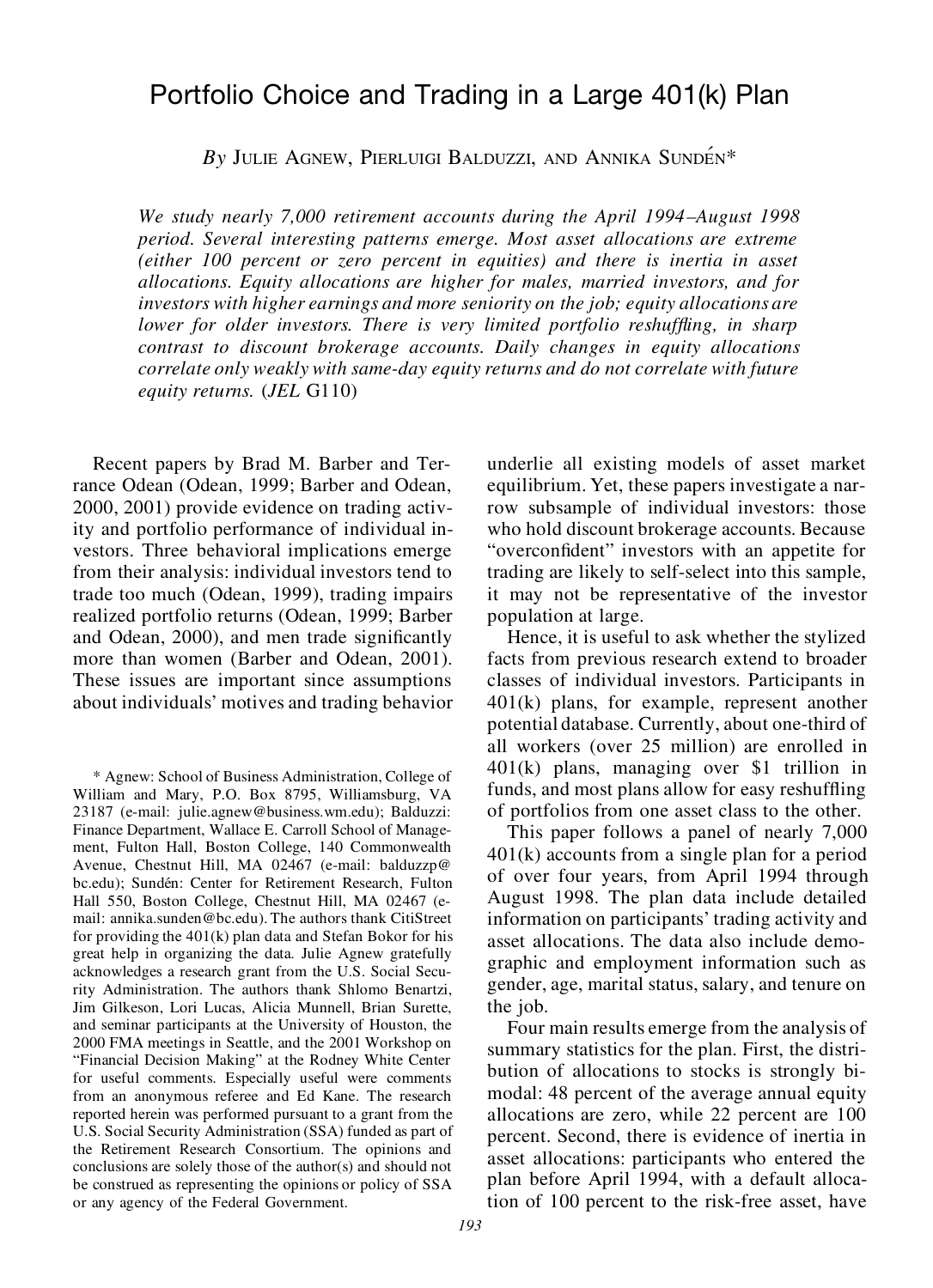average equity allocations that are significantly lower than those of later entries, who had to make an explicit asset allocation choice.<sup>1</sup> Third, patterns of stock allocations by marital status, earnings, and job seniority are broadly consistent with the implications of normative models: Stock allocations are higher for married investors and for investors with higher earnings and more seniority on the job. Fourth, trading by participants is infrequent: Over 87 percent of the annual number of trades in the panel are zero and only 7 percent of the observations exceed one; the average number of annual transactions is 0.26, or one trade every 3.85 years, and average annual turnover is 16 percent. Infrequent rebalancing is consistent with the implications of models of optimal portfolio choice with realistic transaction costs (see, for example, Anthony W. Lynch and Balduzzi, 2000).<sup>2</sup>

This evidence contrasts with existing evidence drawn from discount brokerage accounts: Average annual transactions in our sample are less than one-fifth of the annual transactions in the discount brokerage account examined by Odean (1999), and annual portfolio turnover is less than one-fourth of the annual share turnover documented by Barber and Odean (2000). There are various possible explanations for this difference, in addition to the sample-selection bias mentioned above. $3$  One explanation could be that the range of choices in our 401(k) plan is quite limited: there are only three equity funds and one fixed-income alternative. A 401(k) participant can change his asset allocation, but is completely unable to engage in stock-picking.If most of the trading in discount brokerage accounts is stock-picking, rather than asset allocation, then our results can be reconciled with those of Odean (1999) and Barber and Odean (2000). A second explanation could be that the 401(k) assets studied here are only a fraction of the financial assets held by an individual or a household. For example, based on

the 1995 Survey of Consumer Finances (SCF), while most equity investment takes place through retirement plans (on average a share of 63 percent), the average fraction held directly (brokerage accounts) is a still substantial 20 percent (John Ameriks and Stephen P. Zeldes, 2000). Hence, it is possible that the same investor would trade frequently through his brokerage account, but would rebalance his  $401(k)$ asset holdings infrequently.<sup>4</sup>

Regression tests examine how demographics and other characteristics jointly affect allocations and trading. Men invest more in equities than women and trade more actively than their female counterparts. Married investors invest more in equities than their single counterparts. A higher salary tends to make investors more aggressive in their allocations and increases trading activity. Entering the plan before 1994 leads to lower equity allocations and less trading. Age induces investors to allocate less to equities and to rebalance more frequently.

In addition to the effect of participants' characteristics on portfolio choices and trading, we examine whether investors react to contemporaneous and lagged market changes (feedback trading) or whether they are able to anticipate market movements (market timing). We perform these tests at the daily frequency by investigating the time-series properties of returns on participants' equity portfolios and of changes in participants' equity allocations. We find that overall changes in equity allocations correlate significantly and positively with the previous day's equity return, 0.31, while the correlation with the contemporaneous return is much weaker and only marginally significant, 0.12. As observed by John M. R. Chalmers et al. (1999), mutual fund investors have available a wildcard option in mutual fund shares, which they can exercise by responding to same-day returns. Hence, this evidence suggests that our investors take little, if any, advantage of the wildcard option. The correlations between allocation changes and returns over the following three days are small and insignificant, suggesting the absence of market-timing abilities.

 $1$  Other recent papers documenting inertia in  $401(k)$  asset allocations are Brigitte C. Madrian and Dennis Shea (2000) and James J. Choi et al. (2001a, b). <sup>2</sup> Nicholas Souleles (1999), on the other hand, *estimates*

threshold models of securities purchases in the presence of transaction costs.  $3$  We thank the referee for suggesting these possible

explanations.

 $4$  Note, though, that while reallocating the  $401(k)$  plan is free, commissions are incurred for trades in a brokerage account. This suggests that there should be *more* trading in the 401(k) account, all other things equal.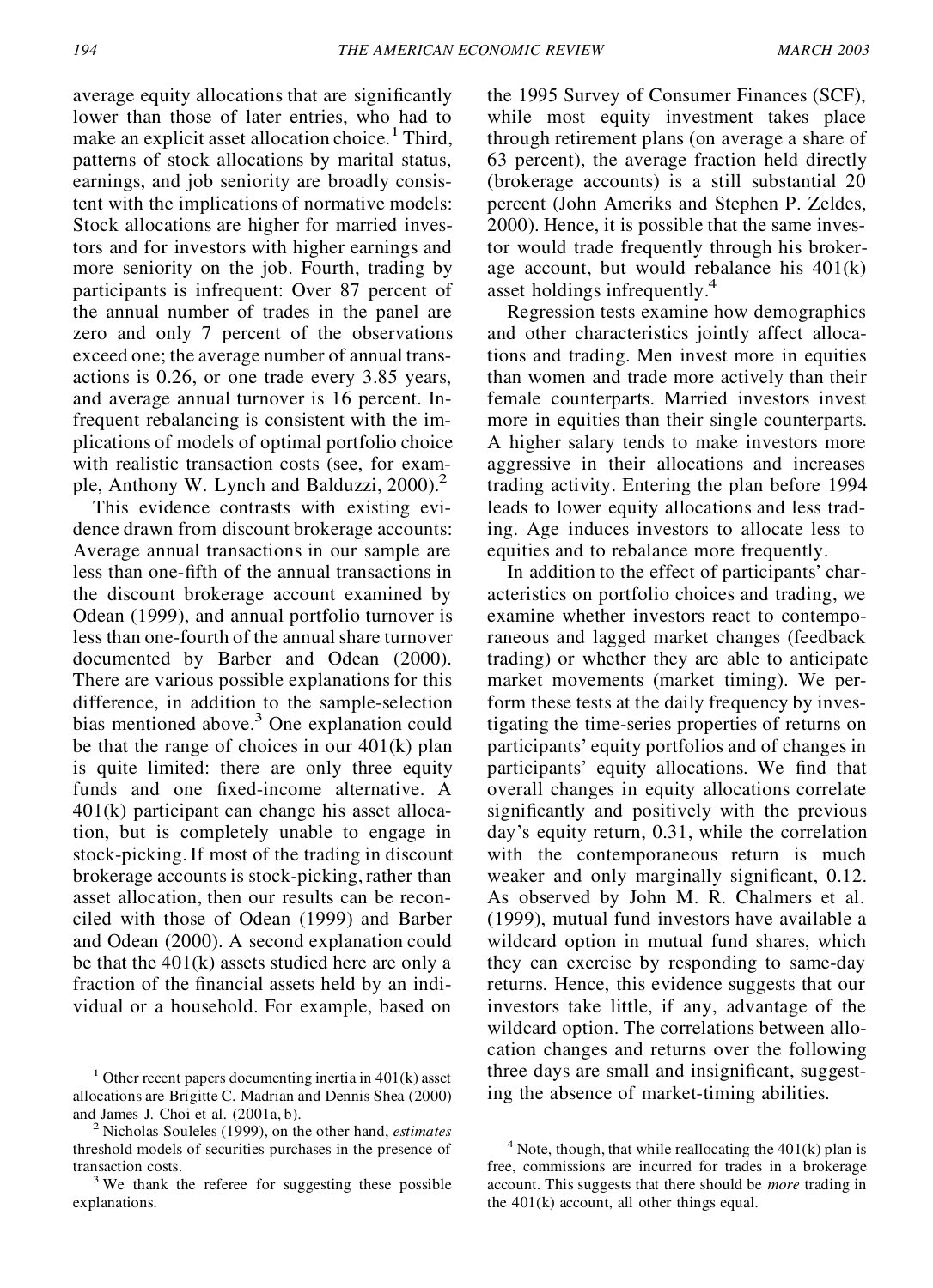We then investigate correlations between returns and allocations for three subsamples of participants present throughout the sample: those who rebalance most frequently ("active" participants); those who realize the highest *ex post* portfolio returns ("successful" participants); and those who are both active traders and successful investors ("active and successful" participants). Interestingly, while correlation patterns for the most active traders mimic those found in the aggregate, the most successful participants in our sample do not react nor anticipate market returns. Hence, even the most successful investors in our sample do not take advantage of the wildcard option nor are they able to time the market.

Our study joins Ameriks and Zeldes (2000) in relating retirement-account portfolio behavior to various demographic variables and other participants' characteristics. Ameriks and Zeldes consider pooled cross-sectional data from the 1962–1963, 1983, 1989, 1992, 1995, and 1998 SCF, and a panel data of TIAA-CREF accounts for the 1987–1999 period. Our study differs from theirs in two main respects. First, Ameriks and Zeldes focus on the effect of one demographic variable, age, on equity allocations. Our study considers the effects of several additional demographic variables and other characteristics, such as gender, marital status, time in the plan, salary, and time on the job. Second, Ameriks and Zeldes focus on equity allocations, while our study considers the effects of participants' characteristics on trading activity, in addition to equity allocations.

Other existing studies of 401(k) and other retirement plans [e.g., Vickie L. Bajtelsmit and Jack L. VanDerhei (1997); Zvi Bodie and Dwight B. Crane (1997); Richard P. Hinz et al.  $(1997)$ ; and Sundén and Brian J. Surette  $(1998)$ ] focus on asset allocation choices *at one point in time.* What distinguishes our study and Ameriks and Zeldes (2000) from the previous literature is that we follow the plan participants *over time.* The time-series dimension allows us to investigate how equity allocations change as individuals age and gain seniority on the job. The time-series dimension also allows us to model individual equity allocations as a function of common time effects. Finally, we are able to investigate trading activity, which can only be measured over a period of time.<sup>5</sup>

This paper is organized as follows. Section I describes the data set. Section II presents summary statistics concerning asset allocation decisions and trading behavior. Section III describes the regression results. Section IV investigates the timing of changes in equity allocations. Section V concludes.

## **I. Data**

The data in this study come from the 401(k) plan for a large firm. The data set includes information on 6,778 participants for the time period April 1994–August 1998.<sup>6</sup> The plan data set originally included information for a larger sample of participants.<sup>7</sup> From this data set, we eliminated participants who were no longer in the plan as of April 1994. Further, participants were eliminated due to data errors.<sup>8</sup> Finally, we eliminated participants who were in the plan for less than one full year, and we consider year/ participant observations as valid only if the participant was in the plan for the whole year.<sup>9</sup> The reason for this choice is that observations for a fraction of a year can introduce substantial noise in the analysis. For example, consider a participant who is in the plan only for one month during a given year and rebalances his allocations once during that month, his annualized number of trades would be 12. This is most likely to exceed the annual number of trades for

as a function of the investment choices allowed in the plan.<br><sup>6</sup> Citistreet (formerly State Street Global Advisors) gen-<br>erously supplied the data used for this study.

Note that this data set does not include a complete list of those individuals who were eligible but not participating. Therefore, it is impossible to quantify or comment on the participation rate in this plan.<br><sup>8</sup> Some individuals did not have unique participant num-

bers, making it difficult to match demographic and employment information with trading activity. Some participants were deleted because at some point in time their asset allocation percentages did not sum to 100 percent; and other participants were eliminated because of missing plan entry

dates.<br><sup>9</sup> Participants who were in the plan only in 1994 and 1998 were eliminated if they were not in the plan from April to December and from January to August, respectively.

<sup>5</sup> Less closely related to the present study is Shlomo Benartzi and Richard Thaler (2001). Their study considers a cross-section of plans, rather than a cross-section of individuals, and studies how allocations at the *plan level* change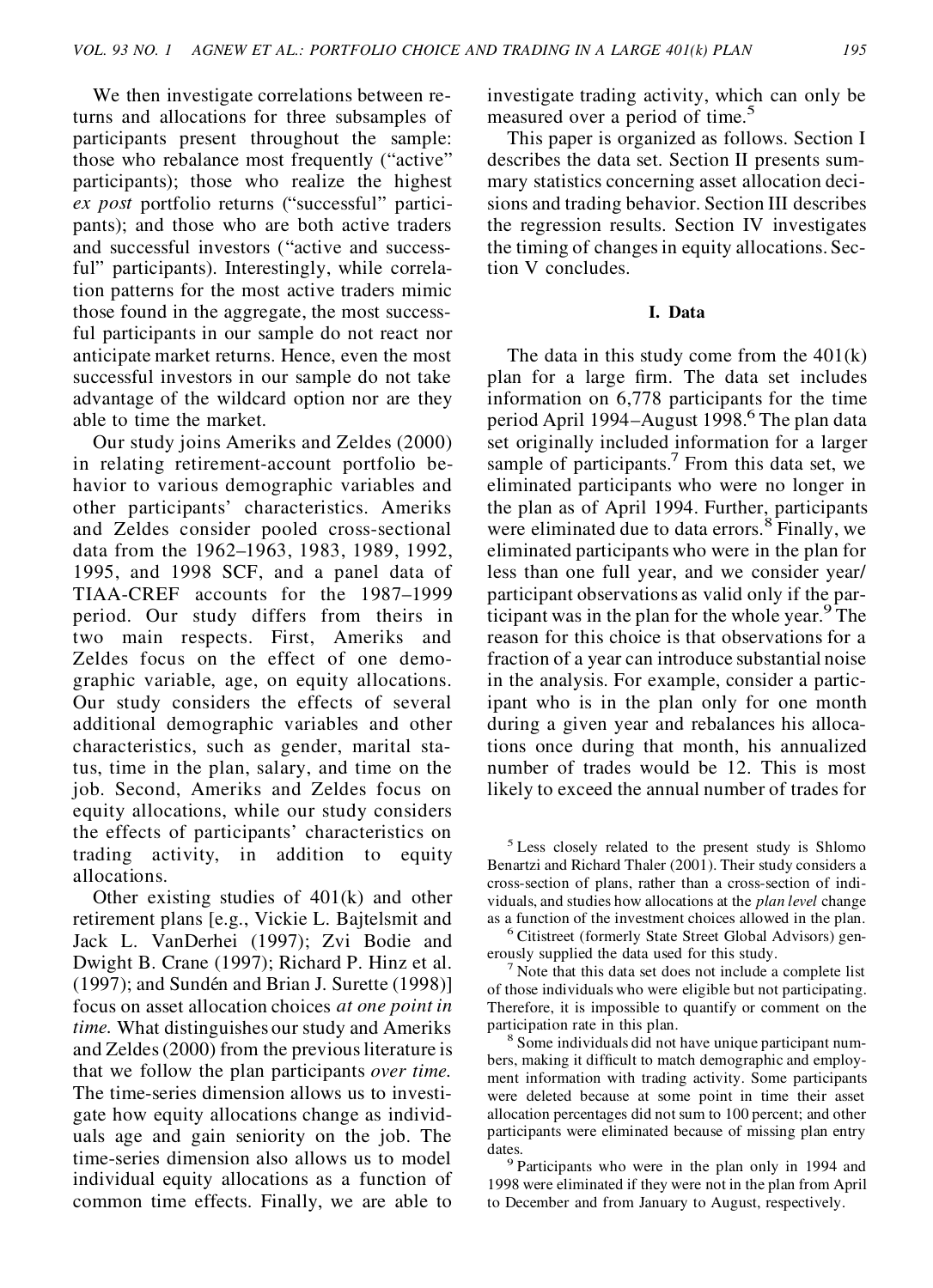|                            | Observations | Percent | Mean     | Standard deviation | Minimum  | Maximum     |
|----------------------------|--------------|---------|----------|--------------------|----------|-------------|
| Gender:                    |              |         |          |                    |          |             |
| Male                       | 5,298        | 78.16   |          |                    |          |             |
| Female                     | 1,478        | 21.81   |          |                    |          |             |
| Unknown                    | 2            | 0.03    |          |                    |          |             |
| Total                      | 6,778        | 100.00  |          |                    |          |             |
| Marital status:            |              |         |          |                    |          |             |
| Married                    | 5,123        | 75.58   |          |                    |          |             |
| Unmarried                  | 1,439        | 21.23   |          |                    |          |             |
| Unknown                    | 216          | 3.19    |          |                    |          |             |
| Total                      | 6,778        | 100.00  |          |                    |          |             |
| Married and male           | 4,292        | 63.33   |          |                    |          |             |
| Salary:                    | 6,024        |         | \$69,389 | \$35,353           | \$13,384 | \$1,404,031 |
| Entry-exit:                |              |         |          |                    |          |             |
| In plan entire time        | 4,783        | 70.57   |          |                    |          |             |
| Enter plan late            | 951          | 14.03   |          |                    |          |             |
| Leave plan early           | 999          | 14.74   |          |                    |          |             |
| Enter late and leave early | 45           | 0.66    |          |                    |          |             |
| Total                      | 6,778        | 100.00  |          |                    |          |             |
| Age:                       | 6,699        |         | 39.94    | 8.32               | 19.88    | 76.84       |
| Years employed:            | 6,778        |         | 9.31     | 4.59               | 0.00     | 17.94       |

TABLE 1—DESCRIPTIVE PLAN STATISTICS

*Notes:* The table describes general statistics concerning the plan participants: gender, marital status (as of August 1998), 1997 annual salary (as of October 1997), entry and exit in and out of the plan, age (as of August 1998), and time employed (as of August 1998).

that participant had he been in the plan for the whole year. The plan data include detailed information on participants' trading activity and asset allocations.<sup>10</sup>

#### A. *Participants' Characteristics*

Descriptive statistics on the demographic characteristics of the participants are presented in Table 1. Marital status, time employed, and age are measured as of August 1998, while salary is the 1997 annual salary measured as of October 1997.

The majority of the individuals in the sample are males (78 percent) and married (76 percent). The average salary is \$69,389. Almost threequarters of the participants stay in the plan for the entire time period. The remaining onequarter either enter the plan after April 1, 1994 and remain until the end of the time period; are in the plan as of April 1, 1994 and leave before August 1998; or enter the plan after April 1, 1994 and leave before August 1998.<sup>11</sup> The average age of plan participants is 40 years old. On average participants have been employed by the company for approximately nine years.

To explore how representative our sample is relative to the U.S. population, Table 2 compares earnings by age group in our sample to earnings by age group from the Current Population Survey (CPS) 1997 data. Our sample differs from the U.S. population in two main

<sup>&</sup>lt;sup>10</sup> Although the plan existed before April of 1994, data before this date is not relevant to this study. Before April 1994 participants were only able to invest in Guaranteed Investment Contracts (GICs), thus eliminating the possibility of studying any trading activity or asset allocation choices during this time period. In addition to the 401(k) plan, the plan's sponsor offers participants a defined benefit plan. There is no specific information available related to this defined benefit plan because it is not administered through CitiStreet.

 $11$  Note that this study considers a participant out of the plan when the participant receives his/her first distribution unless an allocation change occurs after the distribution. In that case, the last allocation change after the first distribution is considered the last date in the plan. A distribution can occur before or after the participant's termination date if it exists.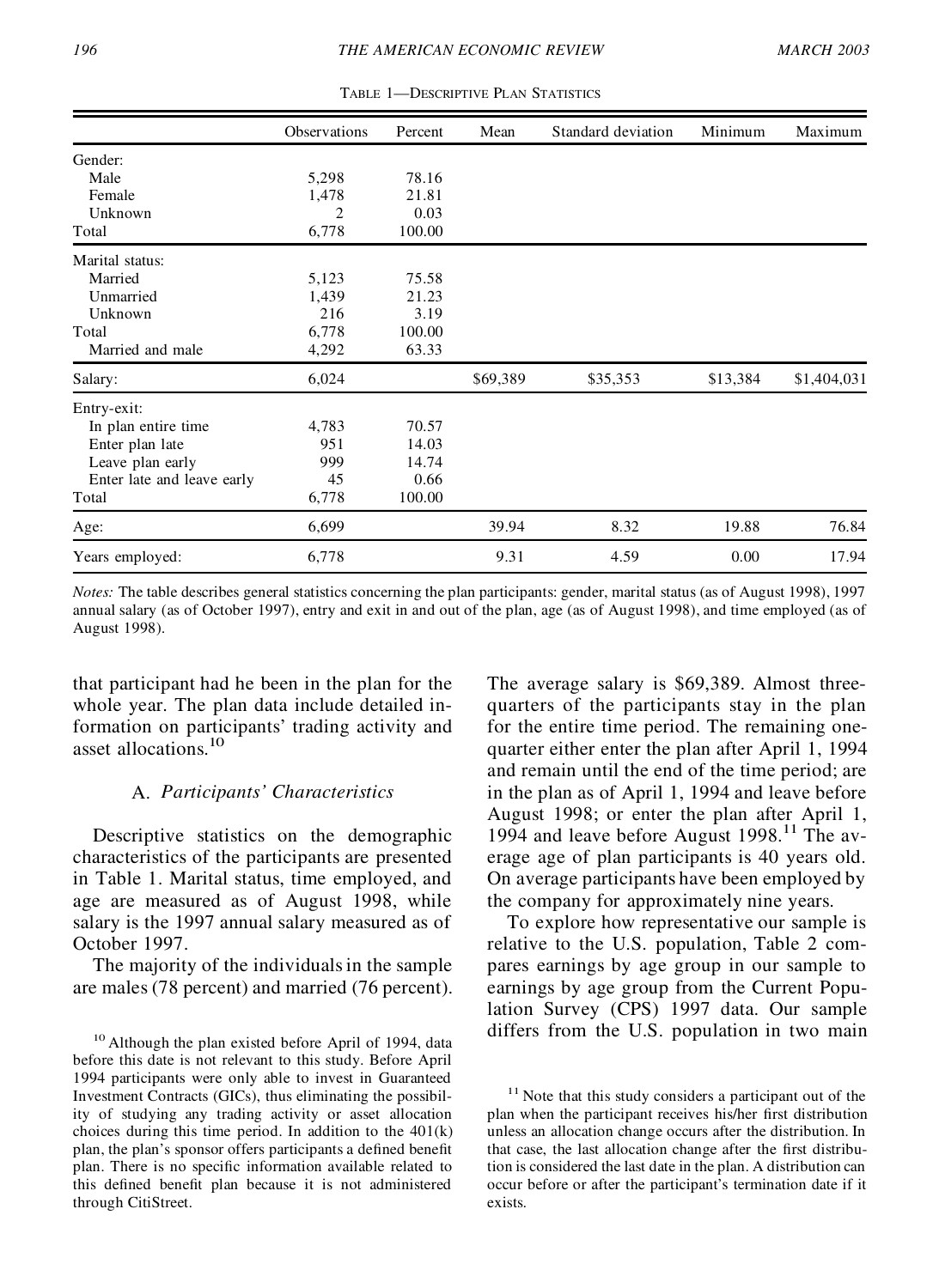| Age range          | Median 1997<br>salary:<br>U.S. population | Median 1997<br>salary:<br>$401(k)$ plan |
|--------------------|-------------------------------------------|-----------------------------------------|
| Under 35 years old | \$22,846                                  | \$62,835                                |
| 35-44 years old    | \$30,880                                  | \$64,470                                |
| 45-54 years old    | \$33,106                                  | \$68,649                                |
| 55-64 years old    | \$29,434                                  | \$73,450                                |
| $65+$ years old    | \$21,032                                  | \$69,813                                |

TABLE 2—COMPARISON OF AGE–SALARY STRUCTURE FOR U.S. POPULATION AND 401(K) SAMPLE

*Notes:* The table presents a comparison between the median salary by age group for the U.S. population at large and the 401(k) plan participants. The source for the U.S. population data is CPS 1997.

respects. First, for all age groups, participantsin our plan earn substantially higher salaries than the population in general: two to three times higher. Second, although median salaries peak with the 45–54 age group for the U.S. population, they peak with the 55–64 age group for our sample. Finally, while for the U.S. population the  $65<sup>+</sup>$  age group earns the lowest median annual salary, in our sample the oldest age group earns the second-highest salary. Hence, we are considering a sample of investors who earn substantially more than the rest of the U.S. population, and the association between age and income is more strongly positive.

#### B. *Investment Choices*

The plan offers participants four investment choices: a Guarantee Income Contract (GIC) fund; a large-stock domestic equity fund; a small/medium-stock equity fund; and an international equity fund. Alternatively, participants can invest in one of four pre-mixed "balanced" portfolios comprised of the previously mentioned funds.

For the purpose of this study, participants' asset choices are divided into two main categories: equity investments and bond investments. Investment in the GIC fund is considered a bond investment while investment in the large-stock domestic equity fund, small/medium-stock domestic equity fund, or international equity fund are considered equity investments. If a participant chooses to invest in a pre-mixed balanced fund, the investment is divided according to the asset breakdown for that fund.

The plan allows participants to freely change

their asset allocations on a daily basis. When the asset allocation is changed, the participants' funds are redistributed to match the new allocation and all future contributions by the participant are invested according to the new allocation. The plan data include a record of the date of the allocation change and the new and old allocations.

In our analysis we consider both *desired* and *actual* allocations.Desired allocationsare the fractions of *new contributions*invested in the different asset classes. Actual allocations are the fractions of the *existing assetsin the account* invested in the different asset classes. Desired and actual allocations coincide immediately after a rebalancing,but then tend to drift apart because of the different returns on the different funds.

## **II. Allocations and Trading: Summary Statistics**

This section summarizes asset allocation choices and trading behavior. This evidence is a "nonparametric" description of the data set, which usefully complements the regression analysis of the following section.

We present summary statistics for the panel data set to be used in the regression analysis. For asset allocations and trading measures, we follow the  $6,778$  participants for five years, for a total of 28,775 observations.

Each table is organized in two panels. Panel A presents the frequency distribution of all the observations in the panel data set. The observations are then sorted by year, gender, marital status (as of August 1998), 1997 annual salary (as of October 1997), time of entry in the plan (before or after April 1994), age (as of year of the observation), and time employed (as of year of the observation). Means and standard deviations for these subsamples are presented in Panel B of each table.<sup>12</sup>

#### A. *Equity Allocations*

Table 3 shows annual averages of monthly desired equity allocations. We focus on desired

<sup>&</sup>lt;sup>12</sup> We also calculated medians by subgroups. These are not reported in the tables. In the case of equity allocations, medians by subgroup tend to follow the same patterns as the means. In the case of measures of trading activity, medians are almost always zero, and hence are not informative.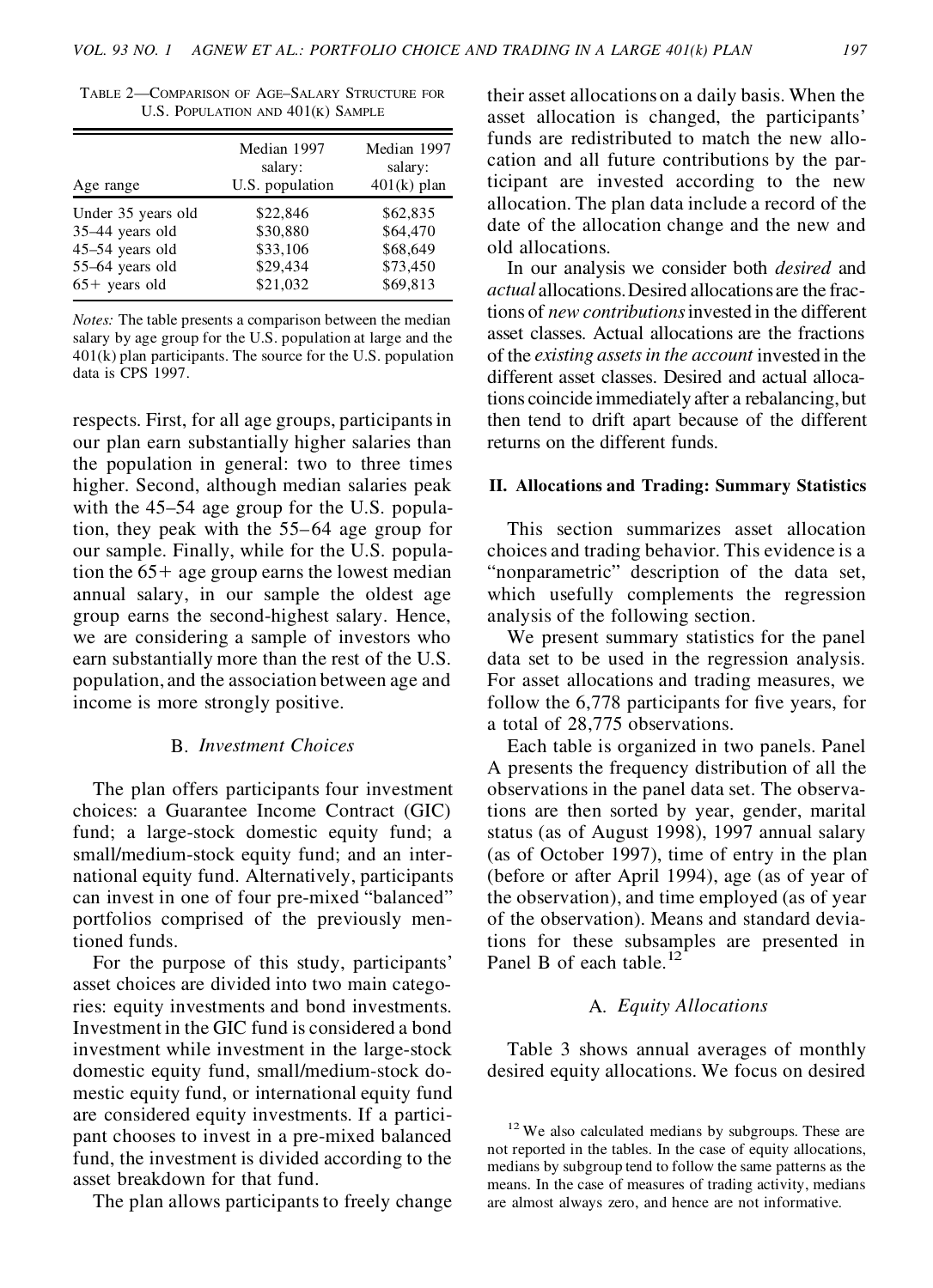TABLE 3—EQUITY ALLOCATIONS

|                      | Panel A: Distribution        |         |                    |
|----------------------|------------------------------|---------|--------------------|
| Range                |                              |         | Percent            |
| $x = 0$              |                              |         | 47.61              |
| $0 \leq x \leq 20$   |                              |         | 1.95               |
| $20 \le x < 40$      |                              |         | 4.00               |
| $40 \le x \le 60$    |                              |         | 6.59               |
| $60 \le x \le 80$    |                              |         | 11.10              |
| $80 \leq x \leq 100$ |                              |         | 7.01               |
| $x = 100$            |                              |         | 21.73              |
|                      | Panel B: Statistics by Group |         |                    |
|                      | Observations                 | Mean    | Standard deviation |
| All                  | 28,755                       | 40.54   | 43.08              |
| Sort by year:        |                              |         |                    |
| 1994                 | 5,782                        | 28.07   | 39.52              |
| 1995                 | 5,704                        | 30.23** | 39.86              |
| 1996                 | 5,857                        | 40.68** | 42.68              |
| 1997                 | 5,679                        | 48.27** | 43.16              |
| 1998                 | 5,733                        | 55.55** | 43.60              |
| Gender:              |                              |         |                    |
| Male                 | 22,737                       | 42.45   | 43.27              |
| Female               | 6,008                        | 33.37** | 41.59              |
| Unknown              | 10                           | 0.00    | 0.00               |
| Marital status:      |                              |         |                    |
| <b>Married</b>       | 22,237                       | 42.88   | 43.15              |
| Unmarried            | 5,779                        | 36.52** | 42.72              |
| Unknown              | 739                          | 1.34    | 9.68               |
| Annual salary:       |                              |         |                    |
| Under \$25,000       | 141                          | 30.23   | 38.82              |
| \$25,000-\$49,999    | 1,291                        | 43.30*  | 43.81              |
| \$50,000-\$74,999    | 18,898                       | 37.86   | 42.60              |
| \$75,000-\$99,999    | 4,861                        | 56.25** | 42.46              |
| \$100,000+           | 1,532                        | 57.76** | 39.67              |
| Unknown              | 2,032                        | 13.83   | 30.94              |
| Time of entry:       |                              |         |                    |
| Pre-1994             | 26,438                       | 39.97   | 43.00              |
| Post-1994            | 2,317                        | 47.04** | 43.42              |
| Age:                 |                              |         |                    |
| Under 35 years old   | 10,238                       | 37.50** | 43.06              |
| 35-44 years old      | 12,033                       | 42.50   | 43.41              |
| 45-54 years old      | 5,345                        | 44.01   | 42.57              |
| 55-64 years old      | 919                          | 37.85*  | 39.79              |
| $65+$ years old      | 54                           | 4.75**  | 18.64              |
| Unknown              | 166                          | 0.00    | 0.00               |
| Time employed:       |                              |         |                    |
| $0-5$ years          | 8,456                        | 30.86** | 41.23              |
| $6-10$ years         | 8,956                        | 41.49** | 43.53              |
| $11-15$ years        | 9,783                        | 44.55   | 42.75              |
| $16-20$ years        | 1,560                        | 62.34** | 39.57              |

*Notes:* The table presents statistics for average annual equity allocations (in percents).In Panel A, we consider the frequencydistribution of the observations in the panel. In Panel B, we sort observations by year, gender, marital status (as of August 1998), 1997 annual salary (as of October 1997), time of entry in the plan (before or after April 1994), age (as of year of the observation), and time employed (as of year of the observation). For each sorting, we test the null hypotheses that the mean of each subcategory equals the mean of the reference subcategory (bold). One (two) asterisk(s) denote rejection in a two-tailed test at the 5-percent (1-percent) significance level. Test statistics are adjusted for serial correlation and heteroskedasticity.

equity allocations, rather than actual allocations, because they are more likely to reflect a participant's intentions. Most average annual allocations are at the two extremes of the admissible range<sup>13</sup>: 47.61 percent of the equity allocations in the panel are zero, while 21.73 percent of the allocations are 100 percent. Hence the distribution is strongly bimodal. The overall average allocation to equities is 40.54 percent, with a standard deviation of 43.08 percent.

Asset allocations vary over time with a marked positive trend: the average annual equity allocation monotonically increases from 28.07 percent in 1994 to 55.55 percent in 1998. It appears that participants responded to the bull market of 1994–1998 by adjusting their allocations upwards.<sup>14</sup>

Asset allocations also vary systematically with participants' characteristics. First, the average equity allocation is significantly higher for men than for women: 42.45 percent as opposed to 33.37 percent.<sup>15</sup> Second, marital status matters.<sup>16</sup> The average allocation for married participants is 42.88 percent, while the average for single participants is 36.52 percent. One possible explanation for this pattern has to do with idiosyncratic labor-income shocks. Couples with dual earners enjoy some diversification of these shocks. This makes a married individual's nonfinancial income less risky and should induce more aggressive asset allocations relative to single investors. A second possible explanation has to do with the stronger bequest motive for married couples.<sup>17</sup> The bequest motive lengthens an investor's horizon beyond his life span and, as argued below, models of opti-

<sup>13</sup> Investors cannot take short positions within the plan. <sup>14</sup> The cumulative return on the S&P 500 index for that period was 137 percent.<br><sup>15</sup> We test the equality of means by regressing observa-

tions on a constant and one or more dummies. The coefficient(s) on the dummies capture the difference in means. By (marginally) significant, we denote a coefficient significantly different from zero at the (5-percent) 1-percent level in a two-sided test. Statistics in these and all other regression tests in the paper are adjusted for serial correlation and heteroskedasticity; see Appendix for details.<br><sup>16</sup> Sundén and Surette (1998) suggest that the interaction

between gender and marital status may also play a role. This hypothesisis investigated later on in the regression analysis, where we use as an explanatory variable an interaction dummy for plan participants who are male *and* married.<br><sup>17</sup> We thank Ed Kane for suggesting this point.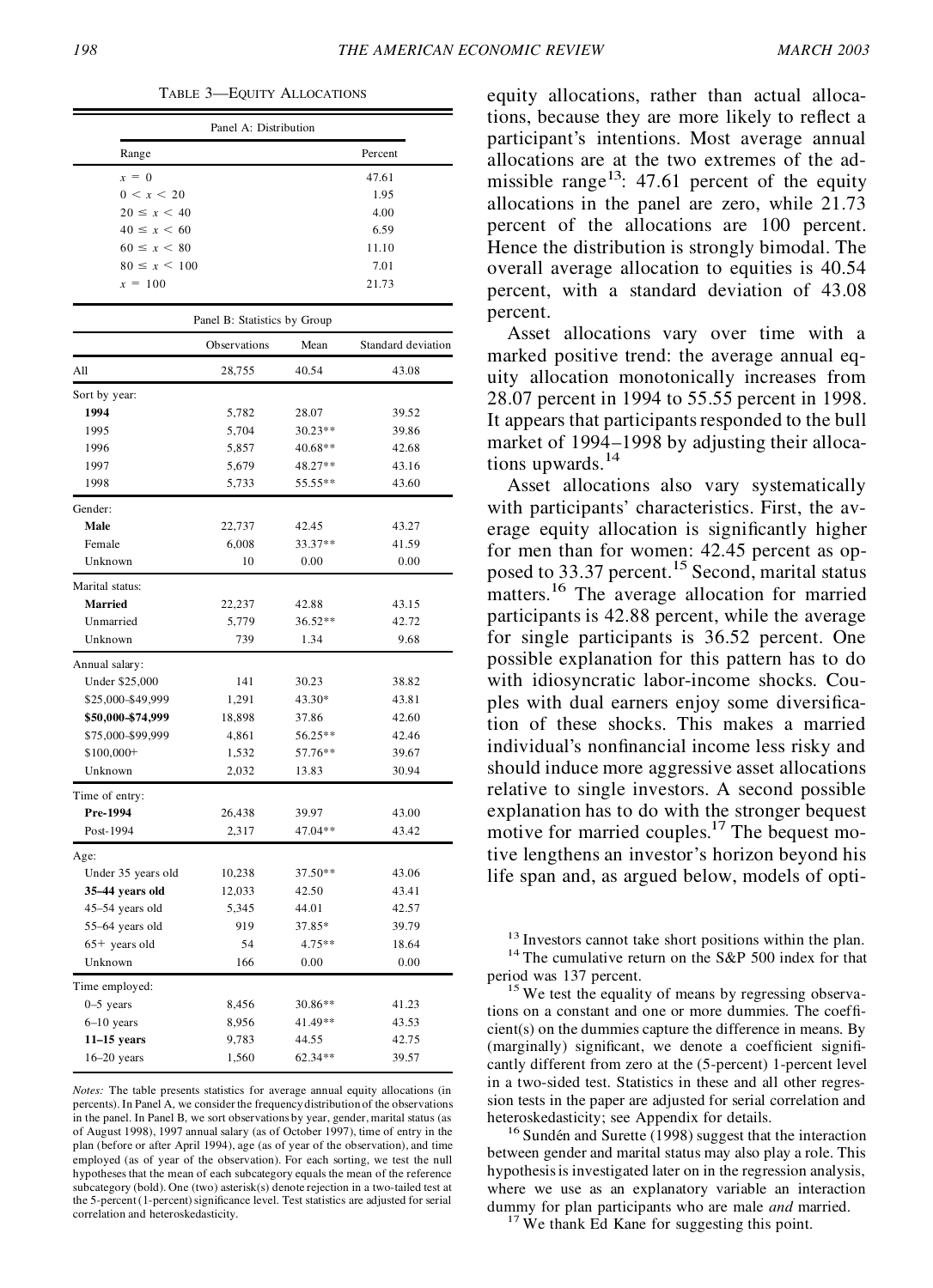mal portfolio choice predict a higher allocation to equities the longer the time horizon.

Third, a marked variation of allocations exists by salary group. We expect a positive correlation between salary and equity allocation because higher annual earnings translate into a higher stock of human capital. For most individuals, labor income is either risk free or is dominated by person-specific risk that is only weakly correlated with stock returns.<sup>18</sup> Hence, human capital is a relatively safe investment and investors should compensate for the higher stock of human capital with a higher investment in risky assets, i.e., stocks.<sup>19</sup> A higher annual salary may also be interpreted as a proxy for education and financial sophistication, both of which should correlate positively with the allocation to equities. All these elements predict a positive correlation between salary and equity allocation. This positive correlation arises for all salary ranges, with the exception of the \$50,000–\$74,999 range. Overall, we have an increase of equity allocations from 30.23 percent (Under \$25,000) to 57.76 percent  $($100,000+)$ .

Fourth, participants who entered the plan before 1994 tend to allocate significantly less to equities than later entries: 39.97 percent as opposed to 47.04 percent. Since participants who entered the plan before were assigned a 100 percent allocation to the GIC fund by default, this is consistent with some inertia in their revision of asset allocations.<sup>20</sup>

We next investigate how asset allocations vary according to age. Mean allocationsinitially increase as a function of age and then tend to decrease. Average allocations equal 37.50 percent, 42.50 percent, and 44.01 percent for the participants under 35, 35 to 44, and 45 to 54. For the 55 to 64 group the average allocation declines to 37.85 percent; while the 65 and older group allocates an average of 4.75 percent to stocks. This pattern is roughly consistent with

the findings of Ameriks and Zeldes (2000). Based on an examination of TIAA-CREF data covering the 1987–1996 period, they show that equity shares in financial assets have a humpshape pattern with age.<sup>21</sup>

The declining portion of the hump-shape pattern is consistent with models of optimal portfolio choice. As shown by Balduzzi and Lynch (1999) and Lynch and Balduzzi (2000), the time-series properties of U.S. stock returns are such that an investor with long-term objectives tends to allocate a larger fraction of his wealth to stocks than a short-term investor. The positive hedging demand for equity decreases as the investor ages. In addition, asset allocations should change over the life cycle as a function of the stock of nontradable human wealth. As shown by Jagannathan and Kocherlachota (1996), when investors are young, they have a long stream of future income. As they age, this stream shortens, so the value of their human capital falls. The best way for investors to respond to this situation is to shift the risk composition of their financial wealth in order to offset the decline in the value of their human capital. So, most investors need to shift their financial wealth toward bonds and away from stocks as they age to make up for the loss in human capital. In addition, the model of Bodie et al. (1992) incorporates the feature that individuals have some ability to change their supply of labor in response to realized returns on their assets: a low return on financial wealth can be partially "hedged" by increasing labor supply. It is reasonable to hypothesize that, for most individuals, the degree of labor flexibility diminishes over the life cycle. For this reason, the effective human capital on which the individual can draw also declines, leading to more conservative investment behavior as retirement nears.

Finally, we investigate the association between tenure on the job and equity allocations. Average equity allocations for employees who were with the company five years or less average 30.86 percent. Average equity allocations then steadily increase, to reach 62.34 percent for participants who were with the company 16 to 20 years. This pattern is consistent with the

<sup>&</sup>lt;sup>18</sup> The weak correlation between stock returns and labor income is documented, for example, by Miles S. Kimball (1993) and Douglas W. Elmendorf and Kimball (2000).

<sup>&</sup>lt;sup>19</sup> Portfolio allocation in the presence of labor income, and hence of human capital, is studied in the context of dynamic optimization models such as those of Bodie et al. (1992) and Ravi Jagannathan and Narayana R. Kocherlakota (1996).  $^{20}$  This is consistent with the findings of Hinz et al.

<sup>(1997).</sup>

 $21$  This is based on a specification that includes age and time effects, excluding cohort effects.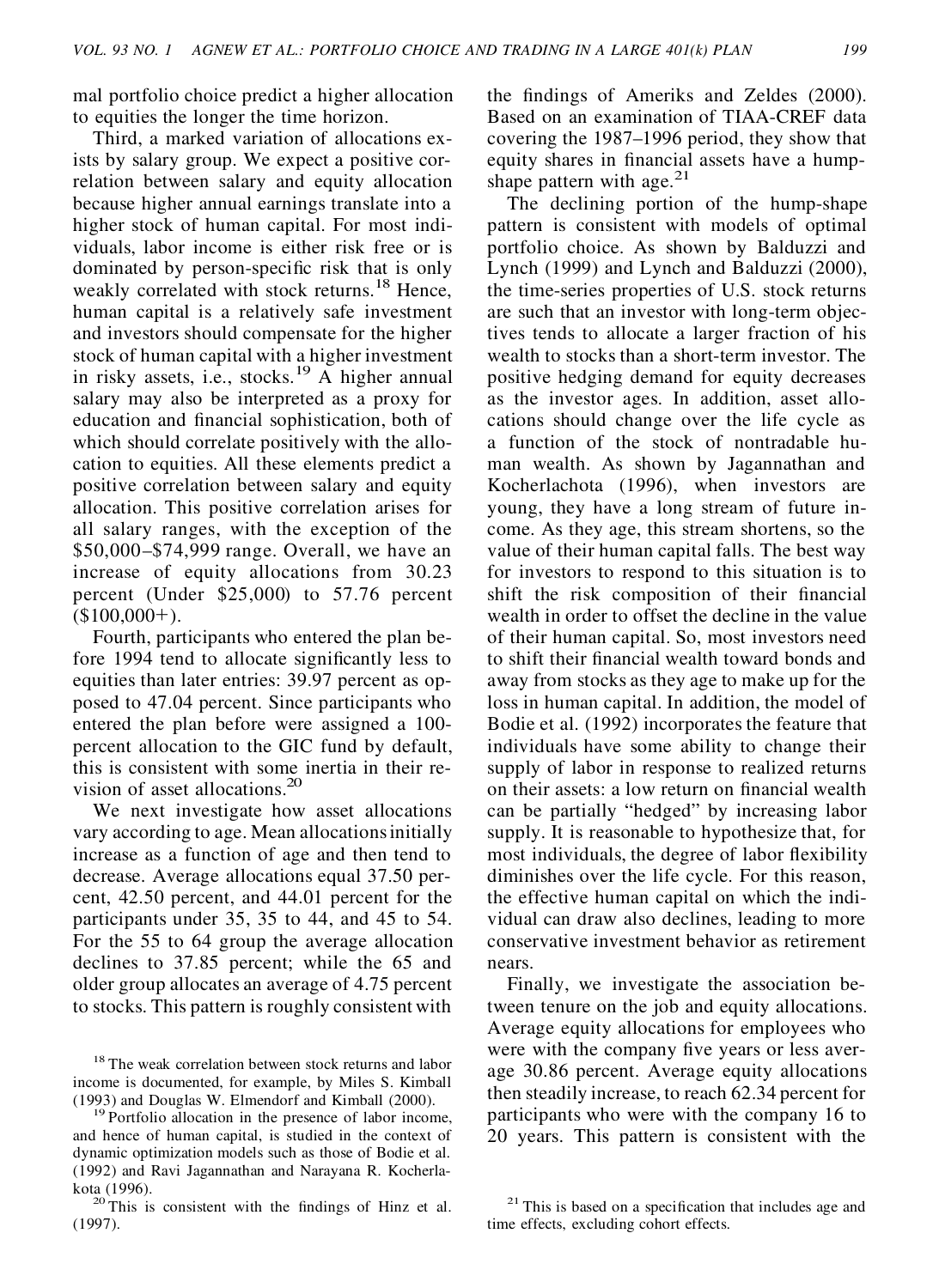notion that as seniority increases, so does job security. This makes human capital less risky, which makes it optimal to increase financial exposure to the riskier assets.

When interpreting the allocation decisions, it is important to bear in mind that the  $401(k)$  plan is just one of the assets in a household's overall portfolio. The question is how the allocation of retirement assets compares to the allocation of the nonretirement portfolio. Cori E. Uccello (2000) uses information from the 1998 SCF and concludes that families tend to invest their retirement saving in a very similar fashion to their nonpension assets. That is, if a participant holds mostly equities in their  $401(k)$  plan, he or she is also likely to hold a similar share of equities in the nonretirement part of the portfolio.

# B. *Trading Activity*

Table 4 measures trading activity by the number of times a participant changes portfolio allocations every year. These trades include any reallocations among the eight funds available for investment: the four basic funds and four balanced portfolios.<sup>22</sup>

Since employees who joined the plan before April 1994 started with a 100-percent allocation to the GIC fund, these participants had to adjust their allocations to invest in equities. Hence, this first trade is very different in nature from all other trades and it is excluded from all measures of trading activity.<sup>23</sup>

About 88 percent of the annual number of trades are zero: that is no trades. Roughly 6 percent of the observations are of one trade per year and only 0.19 percent of the observations exceed 10 trades per year. Overall, the average number of trades per year is 0.26, or one trade every 3.85 years. These statistics indicate very limited trading activity on the part of the participants in the sample.<sup>24</sup>

 $22$  Number of trades and turnover for 1994 and 1998, which are not full years, are annualized.  $^{23}$  It is worth noting that 35 percent of the employees

who joined the plan before April 1994 keep their allocation entirely in the GIC and never trade during the sample.<br><sup>24</sup> Ameriks and Zeldes (2000) confirm our evidence of

limited trading in  $401(k)$  plans. They find that almost half of the investors in a sample of TIAA-CREF accounts made no changes to their allocations during the 1987–1996 period.

TABLE 4—NUMBER OF TRADES

| Panel A: Distribution |         |
|-----------------------|---------|
| Range                 | Percent |
| $x = 0$               | 87.55   |
| $0 < x \leq 1$        | 5.60    |
| $1 < x \leq 5$        | 6.20    |
| $5 < x \leq 10$       | 0.47    |
| $10 < x \leq 39$      | 0.19    |
|                       |         |

| Panel B: Statistics by Group |                      |          |                    |  |
|------------------------------|----------------------|----------|--------------------|--|
|                              | Observations<br>Mean |          | Standard deviation |  |
| All                          | 28,755               | 0.26     | 1.09               |  |
| Sort by year:                |                      |          |                    |  |
| 1994                         | 5,782                | 0.16     | 0.93               |  |
| 1995                         | 5,704                | $0.23**$ | 1.22               |  |
| 1996                         | 5,857                | $0.26**$ | 0.99               |  |
| 1997                         | 5,679                | $0.34**$ | 1.13               |  |
| 1998                         | 5,733                | $0.30**$ | 1.15               |  |
| Gender:                      |                      |          |                    |  |
| Male                         | 22,737               | 0.28     | 1.17               |  |
| Female                       | 6,008                | $0.18**$ | 0.74               |  |
| Unknown                      | 10                   | 0.00     | 0.00               |  |
| Marital status:              |                      |          |                    |  |
| <b>Married</b>               | 22,237               | 0.28     | 1.17               |  |
| Unmarried                    | 5,779                | $0.21**$ | 0.81               |  |
| Unknown                      | 739                  | 0.01     | 0.15               |  |
| Salary:                      |                      |          |                    |  |
| Under \$25,000               | 141                  | $0.11**$ | 0.40               |  |
| \$25,000-\$49,999            | 1,291                | $0.16*$  | 0.62               |  |
| \$50,000-\$74,999            | 18,898               | 0.22     | 0.97               |  |
| \$75,000-\$99,999            | 4,861                | $0.39**$ | 1.40               |  |
| \$100,000+                   | 1,532                | $0.66**$ | 1.95               |  |
| Unknown                      | 2,032                | 0.08     | 0.41               |  |
| Time of entry:               |                      |          |                    |  |
| Pre-1994                     | 26,438               | 0.26     | 1.12               |  |
| Post-1994                    | 2,317                | $0.22*$  | 0.74               |  |
| Age:                         |                      |          |                    |  |
| Under 35 years old           | 10,238               | $0.17**$ | 0.78               |  |
| 35-44 years old              | 12,033               | 0.27     | 1.16               |  |
| 45-54 years old              | 5,345                | $0.36**$ | 1.27               |  |
| 55-64 years old              | 919                  | $0.60**$ | 1.82               |  |
| $65+$ years old              | 54                   | $0.03**$ | 0.20               |  |
| Unknown                      | 166                  | 0.00     | 0.00               |  |
| Time employed:               |                      |          |                    |  |
| $0-5$ years                  | 8,456                | $0.14**$ | 0.70               |  |
| $6-10$ years                 | 8,956                | $0.20**$ | 0.79               |  |
| $11-15$ years                | 9,783                | 0.35     | 1.37               |  |
| $16-20$ years                | 1.560                | $0.64**$ | 1.94               |  |

*Notes:* The table presents statistics on annual number of trades. In Panel A, we consider the frequency distribution of the observationsin the panel. In Panel B, we sort observations by year, gender, marital status (as of August 1998), 1997 annual salary (as of October 1997), time of entry in the plan (before or after April 1994), age (as of year of the observation), and time employed (as of year of the observation). For each sorting, we test the null hypotheses that the mean of each subcategory equals the mean of the reference subcategory (bold). One (two) asterisk(s) denote rejection in a two-tailed test at the 5-percent(1-percent) significance level. Test statistics are adjusted for serial correlation and heteroskedasticity.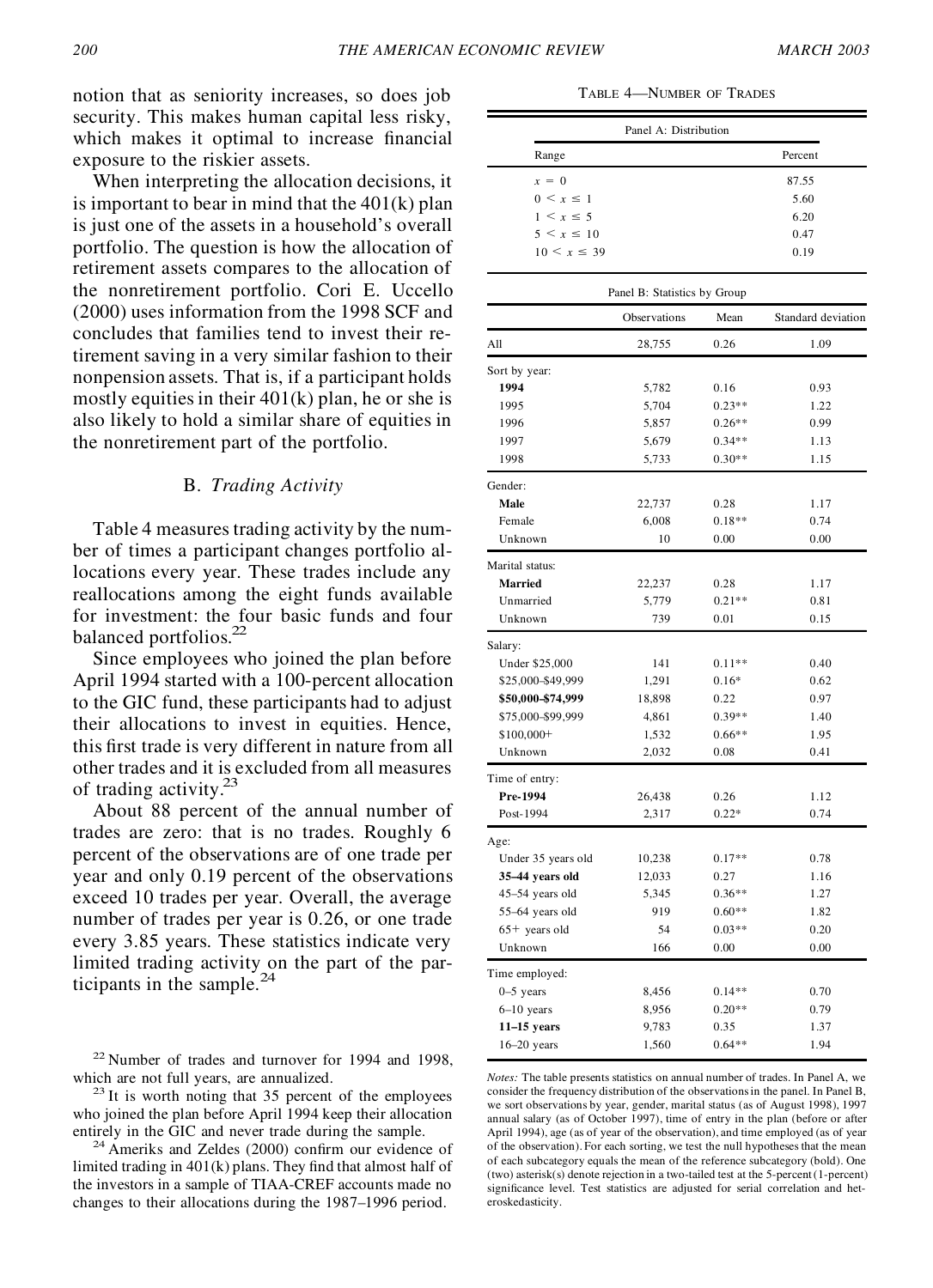Theory tells us that, in the absence of transaction costs, it is optimal for an investor to rebalance his portfolio continuously. On the other hand, fixed transaction costs lead to infrequent rebalancing by discrete amounts. Since no explicit fee is charged when investors in our sample change allocations, $2<sup>5</sup>$  the type of transaction costs they face must be *implicit:* the opportunity cost of spending time considering one's portfolio choices, for example.<sup>26</sup>

Hence, it is interesting to ask what number of trades per year is optimal for an investor facing realistic fixed transaction costs. Lynch and Balduzzi (2000) perform this type of exercise. They consider an investor choosing between U.S. stocks and a risk-free asset. The investor has to pay a fixed fee of either  $0.01$  percent or 0.1 percent of the portfolio value (\$10 and \$100 for a \$100,000 portfolio, respectively) for every trade. Lynch and Balduzzi predict that an investor with a ten-year investment horizon who uses the *unconditional* distribution of U.S. stock returns averages 0.37 and 0.16 trades per year, depending on the fee. Hence, the average number of annual trades realized by our investors, 0.26, falls squarely within the range calculated in their paper. Interestingly, they also predict that an investor using the *conditional* distribution of stock returns, hence being aware of predictability, rebalances much more frequently: on average 1.8 and 0.63 times per year. Hence, our sample also provides an indirect indication that investors do not try to time the market, and make rebalancing decisions with the long-run properties of asset returns in mind.

Our evidence on trading frequency seems to contrast with the evidence on discount brokerage accounts reported by Odean (1999). Odean examines trading activity in 10,000 accounts from January 1987 through December 1993, finding that investors trade on average 1.44 times per year, which is 5.5 times higher than in our sample. As argued earlier, this difference

balance of participants.<br><sup>26</sup> Choi et al. (2000) also provide indirect evidence of the existence of implicit transaction costs. They show that the introduction of web-based trading (and hence the reduction of implicit transaction costs) in two corporate 401(k) plans substantially increases trading frequency and portfolio turnover.

might be due to several factors, including sample-selection, and the limited range of investment choices offered in our 401(k) plan.

Trading activity in our sample varies over time with an overall positive trend. While in 1994 there were only an average of 0.16 trades per year, this average grows to 0.34 by 1997, to stabilize at 0.30 in 1998.

We then investigate patterns of trading activity according to participants' characteristics. Males trade a significant 56 percent more than females, where the average number of annual trades is 0.28 for males and 0.18 for females. Marital status also is significant. Married investors trade significantly more than single investors: an average of 0.28 times a year, as opposed to 0.21 times for their single colleagues.

Trading activity increases with salary. Participants earning less than \$25,000 average 0.11 annual trades, while participantswith salaries in excess of \$100,000 average 0.66 trades per year. Presumably, participants earning a higher salary manage a larger portfolio, for which the benefits of rebalancing are more substantial. As argued earlier, salary may also proxy for financial sophistication, which is likely to be positively correlated with trading activity.

Trading activity also increases with age. While participants below age 35 trade on average of 0.17 time per year, participants in the 55–64 age group trade an average of 0.60 times. The exception to this pattern is trading among participants 65 and older, who average only 0.03 trades per year. This higher trading activity among participants closer to retirement is consistent with the notion that as investors age, the investors' financial wealth increases relative to their human capital. This makes the need of an efficient allocation more pressing, hence inducing higher trading activity. The lower trading activity among the oldest plan participants can also be rationalized: these investors are mainly invested (95 percent on average) in the GIC fund, which is the safest investment option. This makes further trading towards the safe asset unlikely.

Average annual trades tend to increase with job seniority. Employees who are with the company up to five years average 0.14 trades per year. In contrast, employees who are with the company for 16 to 20 years average 0.64 trades per year. This pattern is consistent with the

<sup>&</sup>lt;sup>25</sup> Plan fees are charged against the aggregate account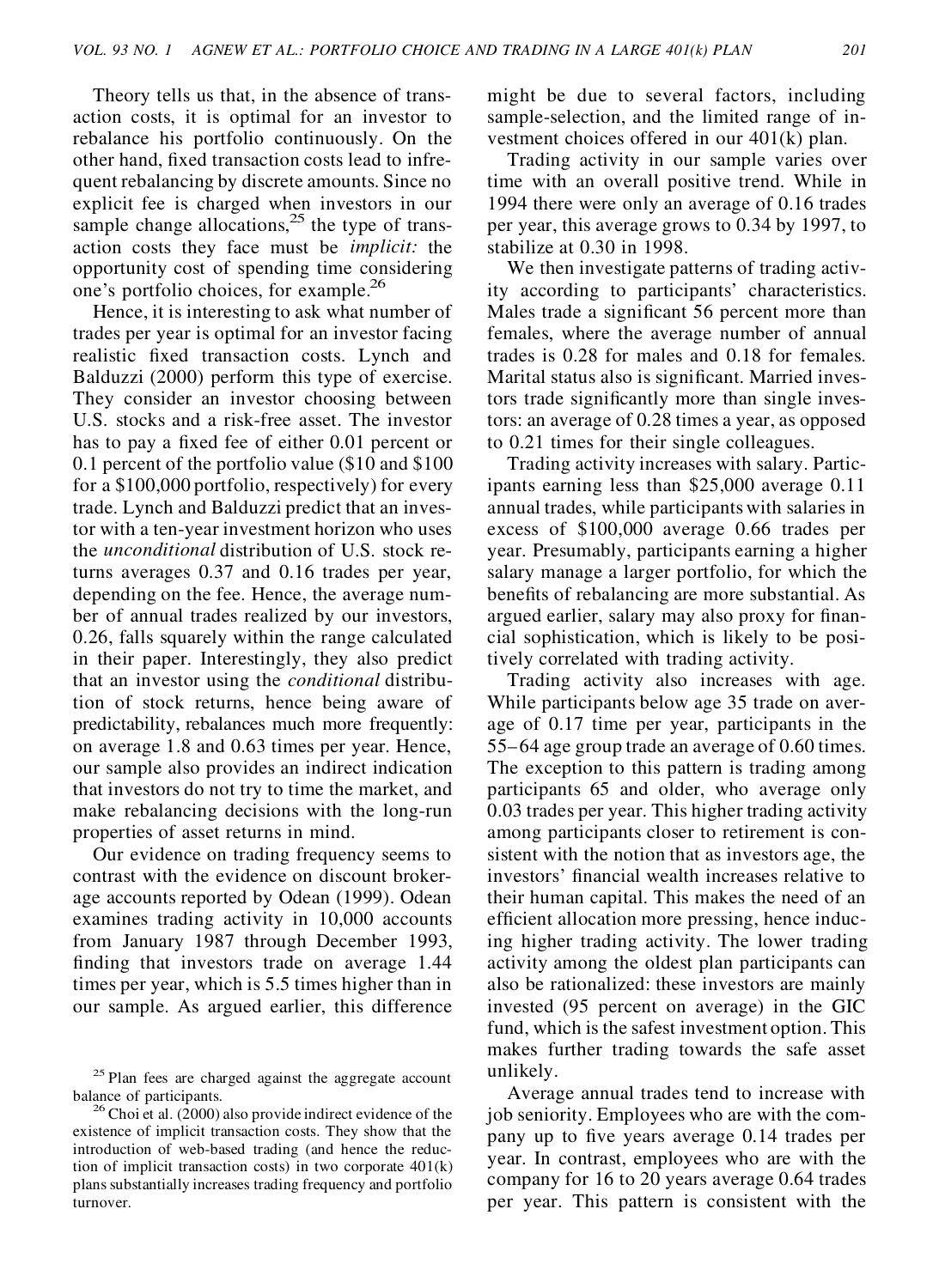notion that higher job security, associated with tenure on the job, leads to more aggressive investing both in terms of the investment choices and rebalancing activity.

Table 5 reports statistics on trading activity as measured by annual portfolio turnover. Portfolio turnover is the total percentage change in a participant's actual allocations during each year in the plan.<sup>27</sup> As with the number of trades, we find evidence of moderate trading activity: most observations, 87.55 percent, have zero annual turnover and only 4.30 percent of the observations have more than 100-percent annual turnover. Average annual turnover for the sample is 16.20 percent. This figure is less than one-fourth of the average annual turnovers reported by Barber and Odean (2000) for their discount brokerage accounts sample, in which *monthly* turnovers averaged 6 to 7 percent. $^{28}$ 

Since turnover correlates strongly with the number of trades, patterns in turnover over time and according to participants' characteristics closely mirror those documented for the number of trades. Turnover increases steadily during the four years of the sample, from 9.18 percent in 1994 to  $21.69$  percent in 1997, and then flattens to 20.28 percent in 1998. Men rebalance significantly more than women (17.47 percent v. 11.43 percent) and married participants rebalance slightly more than single participants (17.30 percent v. 13.97 percent). Interestingly, our evidence on portfolio turnover by gender is similar to the results of Barber and Odean  $(2001)$ . They find that average share turnover is 43 percent higher for men than it is for women in their sample from a large brokerage firm. In our sample, portfolio turnover is 53 percent higher for men than it is for women. We find

 $27$  In practice, we calculate individual turnover as follows. We sum up of the absolute values of the changes in allocations across all funds for each trade and we divide this sum by two. The change is calculated with respect to the *actual* allocations before the trade. <sup>28</sup> Note, though, that there is <sup>a</sup> sense in which even the

limited turnover in our sample can be viewed as substantial, if not excessive. If we consider turnover only for those participant/year observations where at least one trade did take place, we obtain an average annual figure of 130 percent. In other words, the individualsin our sample trade infrequently, but when they do, they rebalance their portfolio by substantial amounts. We thank Shlomo Benartzi for suggesting this point.

TABLE 5—TURNOVER

| Panel A: Distribution |         |
|-----------------------|---------|
| Range                 | Percent |
| $x = 0$               | 87.55   |
| $0 < x \leq 10$       | 0.35    |
| $10 \leq x \leq 100$  | 7.80    |
| $100 \le x \le 2,744$ | 4.30    |

| Panel B: Statistics by Group |              |           |                    |  |  |
|------------------------------|--------------|-----------|--------------------|--|--|
|                              | Observations | Mean      | Standard deviation |  |  |
| All                          | 28,755       | 16.20     | 77.21              |  |  |
| Sort by year:                |              |           |                    |  |  |
| 1994                         | 5,782        | 9.18      | 53.08              |  |  |
| 1995                         | 5,704        | 13.42**   | 72.58              |  |  |
| 1996                         | 5,857        | 16.54**   | 70.20              |  |  |
| 1997                         | 5,679        | 21.69**   | 85.24              |  |  |
| 1998                         | 5,733        | 20.28**   | 97.39              |  |  |
| Gender:                      |              |           |                    |  |  |
| Male                         | 22,737       | 17.47     | 81.34              |  |  |
| Female                       | 6,008        | $11.43**$ | 58.83              |  |  |
| Unknown                      | 10           | 0.00      | 0.00               |  |  |
| Marital status:              |              |           |                    |  |  |
| <b>Married</b>               | 22,237       | 17.30     | 81.58              |  |  |
| Unmarried                    | 5,779        | 13.97*    | 63.22              |  |  |
| Unknown                      | 739          | 0.82      | 10.84              |  |  |
| Salary:                      |              |           |                    |  |  |
| Under \$25,000               | 141          | 7.87      | 34.74              |  |  |
| \$25,000-\$49,999            | 1,291        | 10.80     | 47.48              |  |  |
| \$50,000-\$74,999            | 18,898       | 14.18     | 67.50              |  |  |
| \$75,000-\$99,999            | 4,861        | $23.11**$ | 94.87              |  |  |
| \$100,000+                   | 1,532        | 39.43**   | 151.91             |  |  |
| Unknown                      | 2,032        | 5.06      | 29.22              |  |  |
| Time of entry:               |              |           |                    |  |  |
| Pre-1994                     | 26,438       | 16.38     | 79.05              |  |  |
| Post-1994                    | 2,317        | 14.18     | 51.62              |  |  |
| Age:                         |              |           |                    |  |  |
| Under 35 years old           | 10,238       | $10.40**$ | 50.96              |  |  |
| 35-44 years old              | 12,033       | 17.14     | 82.34              |  |  |
| 45-54 years old              | 5,345        | 22.28*    | 90.92              |  |  |
| 55-64 years old              | 919          | 36.93**   | 140.17             |  |  |
| $65+$ years old              | 54           | $2.78**$  | 20.45              |  |  |
| Unknown                      | 166          | 0.00      | 0.00               |  |  |
| Time employed:               |              |           |                    |  |  |
| $0-5$ years                  | 8,456        | 9.17**    | 47.73              |  |  |
| $6-10$ years                 | 8,956        | $12.37**$ | 52.08              |  |  |
| $11-15$ years                | 9,783        | 21.61     | 92.51              |  |  |
| $16-20$ years                | 1,560        | 42.46**   | 164.58             |  |  |

*Notes:* The table presents statistics on annual portfolio turnover (in percents).In Panel A, we consider the frequency distribution of the observations in the panel. In Panel B, we sort observations by year, gender, marital status (as of August 1998), 1997 annual salary (as of October 1997), time of entry in the plan (before or after April 1994), age (as of year of the observation), and time employed (as of year of the observation). For each sorting, we test the null hypothesesthat the mean of each subcategory equals the mean of the reference subcategory (bold). One (two) asterisk(s) denote rejection in a two-tailed test at the 5-percent (1-percent) significance level. Test statistics are adjusted for serial correlation and heteroskedasticity.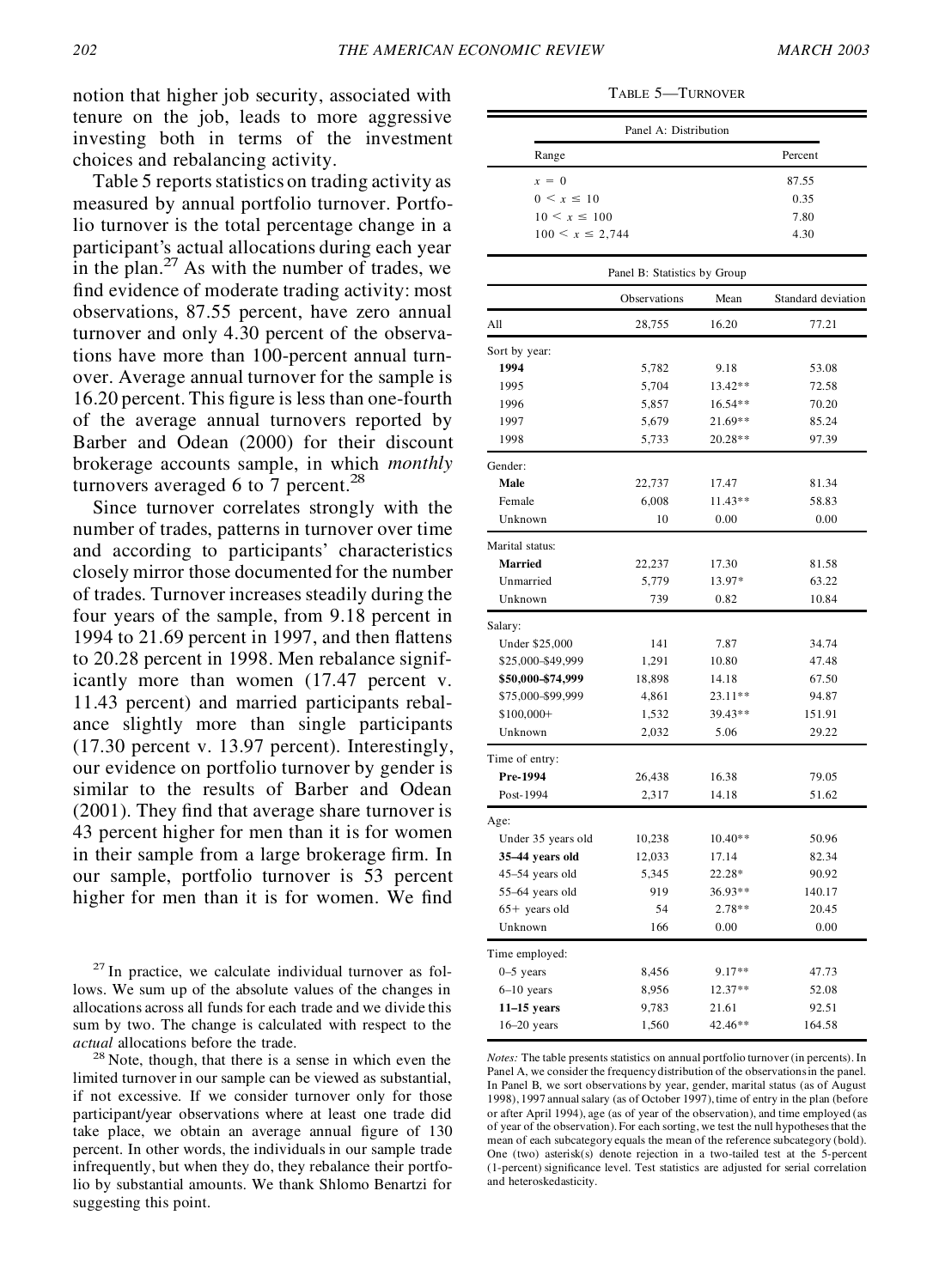that turnover increases with a participant's salary. Turnover also increases with age, with the exception of the  $65+$  group, and with job seniority.

#### **III. Regression Analysis**

The regression analysis relates asset allocation choices and trading activity to common effects and participants' characteristics. The constant and time-varying common effects are captured by a constant and four year dummies for the years 1995, 1996, 1997, and 1998 (these are indicator variables that for each participant equal one in a particular year, zero otherwise). We then consider demographic and earnings characteristics. The following participant's characteristics are constant over time:

- "Male": indicator variable equal to one if the participant is male, zero otherwise;
- "Married": indicator variable equal to one if the participant is married, zero otherwise, as of August 1998;
- "Married\*Male": indicator variable equal to one if the participant is married *and* male, zero otherwise;
- "Salary": 1997 annual salary, as of October 1997 (unit: ten thousand dollars);
- "Pre-94": indicator variable equal to one if the participant was in the plan before April 1994, zero otherwise.

A second set of participants' characteristics varies over time:

- "Age": age of the participant as of year of observation (unit: years);
- "Time Employed": time the participant has been with the company as of year of the observation (unit: years).

The explanatory variables above essentially correspond to the criteria used to sort observations in the panel data set in the previous section. Note that since some observations for some of the explanatory variables are missing, we have to further reduce our sample. In the regressions, we follow 6,023 participants (N) for an average of 4.4 years (T-bar), for a total of 26,722 observations.

## A. *Average Equity Allocations*

We relate average annual equity allocations to the explanatory variables listed above. Since equity allocations are restricted to be between zero and one, we use a *censored regression* model. Let  $s_{i,t}$  denote the percentage allocation to equities. We assume

(1)

$$
s_{i,t} = \mathbf{x}_i' \mathbf{\beta} + \mathbf{y}_i' \mathbf{\gamma} + \mathbf{z}_{i,t}' \mathbf{\delta} + \varepsilon_{i,t}, \text{ if } 0 < s_{i,t} < 1; s_{i,t} = 0, \text{ if } \mathbf{x}_i' \mathbf{\beta} + \mathbf{y}_i' \mathbf{\gamma} + \mathbf{z}_{i,t}' \mathbf{\delta} + \varepsilon_{i,t} \le 0; s_{i,t} = 1, \text{ if } \mathbf{x}_i' \mathbf{\beta} + \mathbf{y}_i' \mathbf{\gamma} + \mathbf{z}_{i,t}' \mathbf{\delta} + \varepsilon_{i,t} \ge 1.
$$

 $x_t$  is the vector of realizations of the explanatory variables which are common to all participants (constant and year dummies);  $y_i$  is the vector of *constant* participants' characteristics (gender, marital status, salary, time of entry);  $\mathbf{z}_{i}$ , is the vector of realizations of *time-varying* participants' characteristics (age and seniority);  $\beta$ ,  $\gamma$ , and  $\delta$  are conforming vectors of coefficients;  $\varepsilon_{i,t}$  is a normally distributed error term.

Note that our approach in estimating the demand function for equities differs from that of Ameriks and Zeldes (2000) in several respects. First, Ameriks and Zeldes estimate two separate demand function models: A probit selection model describes the probability of equity ownership, while a linear model describes equity shares conditional on ownership. In our approach, we model jointly the decision of holding equities and the decision of how much equity to hold. This seems more appropriate since the same variables determine whether to hold equities and how much equities to hold. Second, Ameriks and Zeldes estimate fixedeffects models, hence leaving the constant heterogeneity across participants unexplained. Since our data set has information on participants' characteristics in addition to age, we explicitly model the heterogeneity in terms of the variables  $y_i$ . Third, the two panel data sets considered by Ameriks and Zeldes cover longer time periods than our sample. This creates an identification problem between cohort and time effects, and hence creates the need to separately estimate a model with age and time effects and a model with age and cohort effects. Since our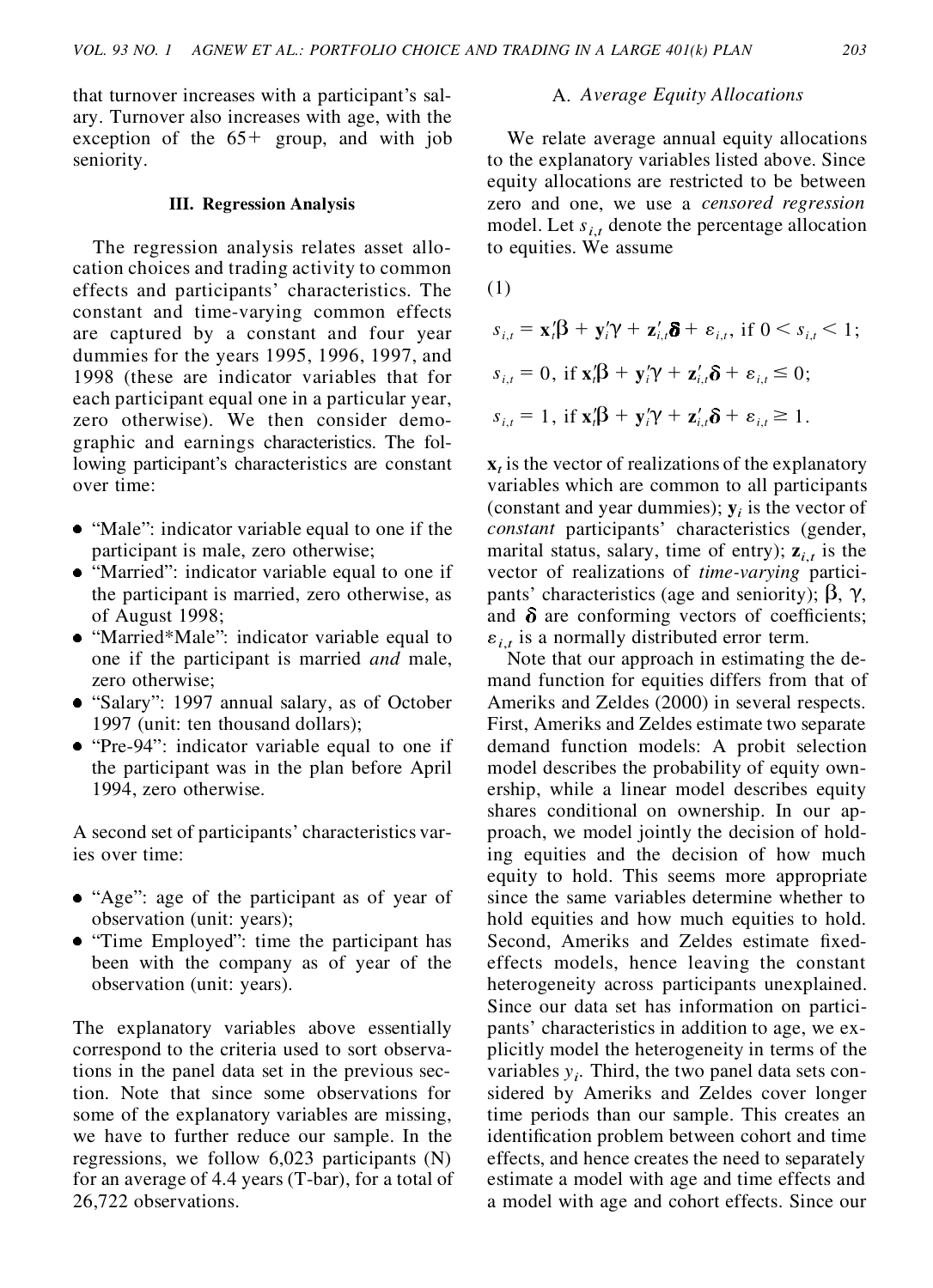panel covers only a period of roughly four years, it is more natural to estimate and interpret models with age and time effects only.

Results of the regressions are presented in Table 6. The model shows a low pseudo- $R^2$  of 4.19 percent, but the joint significance of the explanatory variables is high. The high number of censored observations (roughly 12,000 leftcensored and 8,500 right-censored) confirms the appropriateness of the censored regression model. In the following, we discuss the significant effects that we document.<sup>29</sup>

The year dummies, all significant, show an upward trend in equity allocations, confirming the findings of Table 3. Male participants invest more in equities than their female counterparts: 19.13 percent more. This effect is consistent with the summary-statistics evidence in Table 3 and confirms the results of other authors. Hinz et al. (1997), for example, find that women invest more conservatively than men, after controlling for other demographic characteristics, using data from the Federal Government's Thrift Savings Plan. Similar findings are noted by Bajtelsmit and VanDerhei (1997), who use data from one large  $401(k)$  plan, and by Sundén and Surette (1998), who use data from the 1992 and 1995 SCF.<sup>30</sup> Married participants also invest more in equities: the difference in allocations relative to their single counterparts is 14.44 percent. Salary increases the equity allocation by 1.77 percent for each \$10,000 of extra income. This effect confirms the pattern documented by Bodie and Crane (1997) on the basis of summary statistics for different net wealth groups.

Having entered the plan before April 1994 reduces the equity allocation by 31.92 percent. As we noted earlier, participants who were in the plan before April 1994 maintained their all-GIC allocation unless they submitted a trade to change it. Hence, the pre-94 effect hints at a substantial inertia in revising asset allocations.

Age has a negative effect on the share held in equities: each extra year translates into a lower

| TABLE 6-CENSORED REGRESSION: |  |
|------------------------------|--|
| <b>EQUITY ALLOCATIONS</b>    |  |

| Dependent variable | Equity allocations |
|--------------------|--------------------|
| Constant           | $-0.2935$          |
|                    | $(-2.813)$         |
| 1995               | 0.0460             |
|                    | (4.759)            |
| 1996               | 0.2968             |
|                    | (18.176)           |
| 1997               | 0.5021             |
|                    | (23.815)           |
| 1998               | 0.6886             |
|                    | (27.843)           |
| Male               | 0.1913             |
|                    | (2.737)            |
| Married            | 0.1444             |
|                    | (2.071)            |
| Married*Male       | $-0.0255$          |
|                    | $(-0.305)$         |
| Salary             | 0.0177             |
|                    | (2.543)            |
| Pre-1994           | $-0.3192$          |
|                    | $(-5.726)$         |
| Age                | $-0.0093$          |
|                    | $(-3.796)$         |
| Time Employed      | 0.0527             |
|                    | (10.538)           |
| $\chi^2(11)$       | 1,840.93           |
| Pseudo- $R^2$      | 0.0419             |
|                    |                    |
| Observations       | 26,722             |
| Left-censored      | 12,041             |
| Uncensored         | 8,569              |
| Right-censored     | 6,112              |
| T-bar              | 4.4                |
| N                  | 6,023              |

*Notes:* The table presents results of a censored regression of annual average equity allocations against time effects and participants' characteristics. "1995," "1996," "1997," and "1998" are year dummy variables. "Male" is a dummy variable equal to one if the participant is male, zero otherwise. "Married" is a dummy variable equal to one if the participant is married, zero otherwise. "Married\*Male" is a dummy variable equal to one if the participant is married *and* male, zero otherwise. "Salary" is the annual 1997 salary (unit: ten thousand dollars). "Pre-1994" is a dummy variable equal to one if the participant entered the plan before 1994, zero otherwise. "Age" is the age of the participant as of the year of the observation (unit: years). "Time Employed" is the time participant has been employed as of the year of the observation (unit: years). Tratios, reported in parentheses, are adjusted for serial correlation and heteroskedasticity. The pseudo- $R^2$  is the log-likelihood value on a scale from zero to one, where zero corresponds to the constant-only model and one corresponds to perfect prediction (a log-likelihood of zero).

 $29$  As mentioned above, by (marginally) significant we denote a coefficient different from zero at the (5-percent) 1-percent level in a two-sided test, which corresponds to a critical value of  $(\pm 1.96) \pm 2.58$  for the *t*-ratio.<br><sup>30</sup> Wilbur G. Lewellen et al. (1977) report similar results

for a sample of brokerage accounts.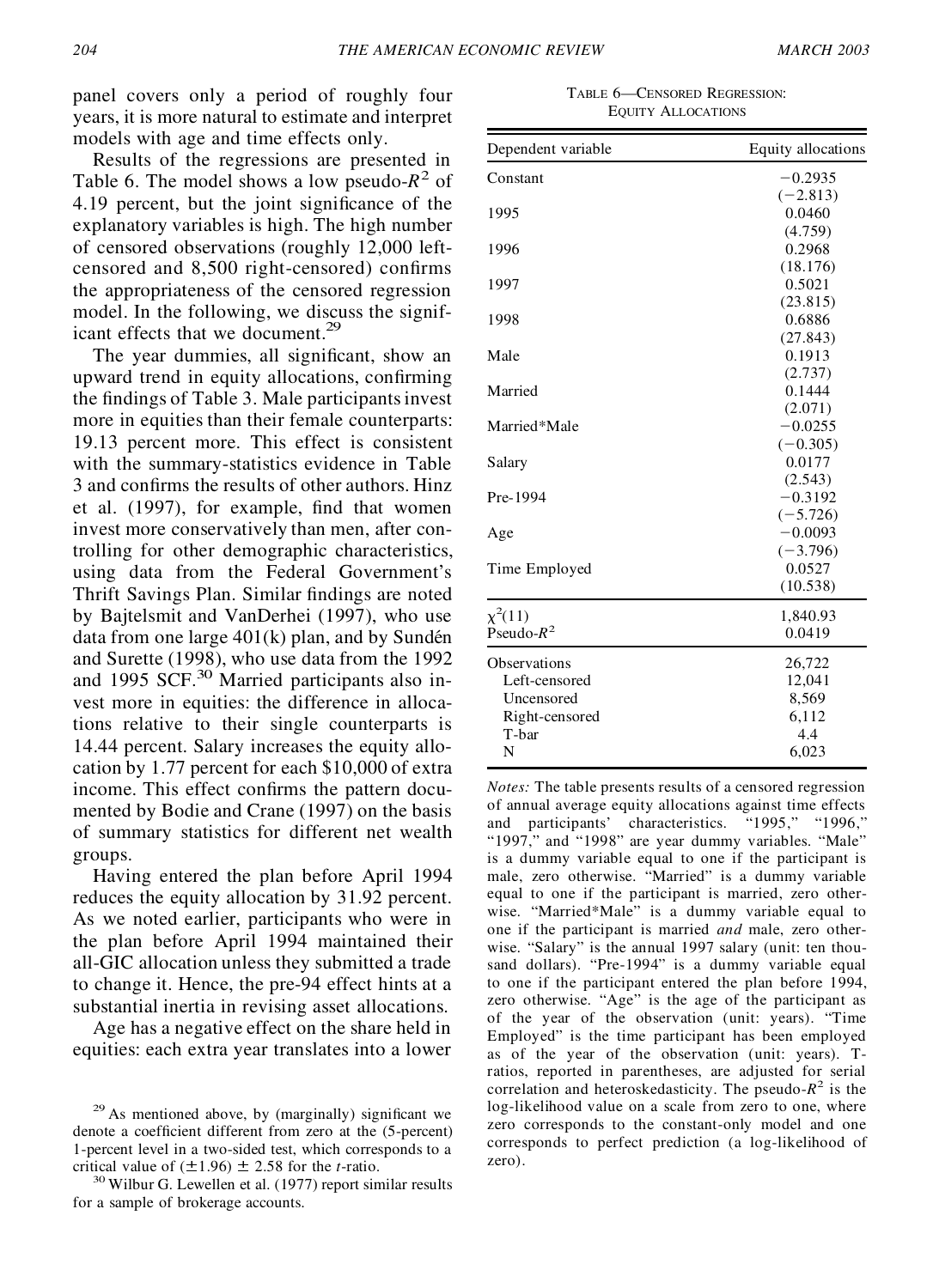allocation to stocks by 93 basis points.<sup>31</sup> This is remarkably close to the practitioners' rule of thumb of decreasing one's equity exposure by 1 percent for each additional year of age. Seniority on the job has a separate and opposite effect relative to age: one more year with the company leads to an extra 5.27 percent allocated to equities. This is consistent with the notion that higher job security makes an investor's human capital safer, and this can be compensated for by a higher allocation to equities.

#### B. *Annual Number of Trades*

Let  $n_{i,t}$  denote the number of annual trades by the individual *i* in year *t*. Since this dependent variable is a count variable, we implement a negative binomial regression model. The negative binomial model is a variation of the Poisson model, where the Poisson parameter is assumed to be itself drawn from a Gamma distribution. The negative binomial model encompasses the Poisson model as a special case, and allows for more dispersion than the Poisson distribution. Specifically, we have

(2)

$$
\mathrm{pr}(n_{i,t})=\int_0^\infty \frac{1}{n_{i,t}!} e^{-\lambda_{i,t}} \lambda_{i,t} dF(\lambda_{i,t}; \phi_{i,t}, \eta).
$$

Hence, the probability density of observing *<sup>n</sup>i*,*<sup>t</sup>* annual trades equals the expectation of <sup>a</sup> Poisson density with parameter  $\lambda_{i,t}$ , where the parameter  $\lambda_{i,t}$  is distributed following a Gamma distribution  $F(\lambda_{i,t}; \phi_{i,t}, \eta)$ . The first parameter of the Gamma distribution is modeled as a function of the explanatory variables  $\mathbf{x}_t$ ,  $\mathbf{y}_i$ , and  $\mathbf{z}_{i,t}$ . Namely, we have

$$
\qquad \qquad (\mathbf{3}) \qquad \qquad \Phi_{i,t} = e^{\mathbf{x}_i'\beta + \mathbf{y}_i'\gamma + \mathbf{z}_i',\mathbf{B}}.
$$

 $31$  We also estimated a specification including both age and age squared, to capture possible nonmonotonicities in the relation between equity allocations and age. The coef ficients on the two terms, both significant, are such that the equity allocation implied by the model peaks very early, at 32.5 years of age. Hence, the overall negative association between equity allocations and age from the linear model is confirmed by a nonlinear specification.

Hence, the Poisson parameter  $\lambda_{i,t}$  has expectation  $E(\lambda_{i,t}) = \phi_{i,t}/\eta$  and variance  $V(\lambda_{i,t}) =$  $\phi_{i,t}/n^2$ , while the annual number of trades has expectation  $E(n_{i,t}) = \phi_{i,t}/\eta$  and variance  $V(n_{i,t}) = \phi_{i,t} (1 + \eta)/\eta^2$ . Therefore, the variance-to-mean ratio of the negative binomial equals  $(1 + \eta)/\eta$ : the negative binomial specification allows for overdispersion, with the original Poisson a limiting case as  $\eta \uparrow \infty$ . The parameter vectors  $\beta$ ,  $\gamma$ , and  $\delta$  are the partial derivatives of the log of the number of trades predicted by the model with respect to the explanatory variables. For further discussion of the negative binomial model, see Jerry Hausman et al. (1984).<sup>32</sup>

Results of the negative binomial regression are presented in Table 7. While the fit of the regression is a low 2.8 percent pseudo- $R^2$ , the explanatory variables are strongly jointly significant. The regression model shows an overall positive trend in trading activity over the years, confirming the summary-statistics evidence of Table 4. In addition, being male has a (marginally) significant and positive effect on the number of trades. A single male participant trades roughly 30 percent more than a single female participant. Salary has a small, but significant impact on trading activity: a salary increase of \$10,000 increases trading by about 2.3 percent. Age has a small but significant effect: one more year of age increases trading by 1.4 percent. Finally, time employed has a stronger and significant effect. One more year of employment increases trading by about 7 percent.

The effects documented above qualify and complement the patterns identified in the discussion of the summary statistics. In particular, we find that being married, while still having a positive impact, is now insignificant.

#### C. *Annual Portfolio Turnover*

Let  $v_i$ , denote the annual turnover of participant *i* in year *t*. We model turnover as a linear

<sup>&</sup>lt;sup>32</sup> We also estimated a Poisson regression model, although the null of a Poisson distribution is strongly rejected in our sample. The estimates from the Pois son models are very close to those obtained with the negative binomial model, both in magnitude and significance.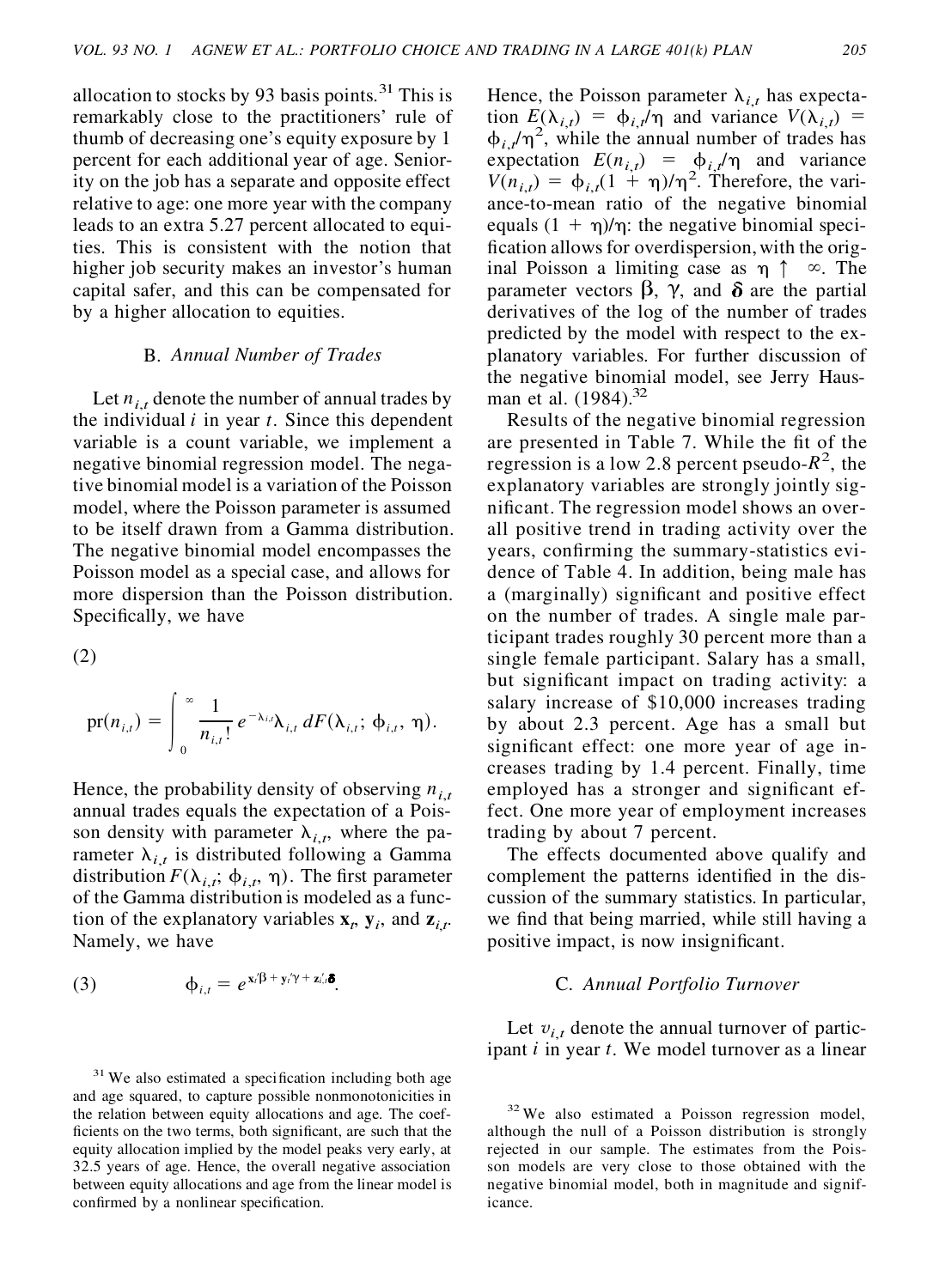TABLE 7—NEGATIVE-BINOMIAL REGRESSION: NUMBER OF TRADES

| Number of trades |
|------------------|
| $-8.6924$        |
| $(-50.058)$      |
| 0.2543           |
| (4.673)          |
| 0.3595           |
| (6.116)          |
| 0.5195           |
| (8.428)          |
| 0.4965           |
| (7.519)          |
| 0.2827           |
| (2.359)          |
| 0.1520           |
| (1.283)          |
| $-0.0844$        |
| $(-0.600)$       |
| 0.0225           |
| (11.734)         |
| $-0.5832$        |
| $(-6.748)$       |
| 0.0142           |
| (3.718)          |
| 0.0693           |
| (8.611)          |
| 717.28           |
| 0.0280           |
| 26,722           |
| 4.4              |
| 6,023            |
|                  |

*Notes:* The table presents results of a negative binomial regression of the annual number of trades against time effects and participants' characteristics. "1995," "1996," "1997," and "1998" are year dummy variables. "Male" is a dummy variable equal to one if the participant is male, zero otherwise. "Married" is a dummy variable equal to one if the participant is married, zero otherwise. "Married\*Male" is a dummy variable equal to one if the participant is married *and* male, zero otherwise. "Salary" is the annual 1997 salary (unit: ten thousand dollars). "Pre-1994" is a dummy variable equal to one if the participant entered the plan before 1994, zero otherwise. "Age" is the age of the participant as of the year of the observation (unit: years). "Time Employed" is the time participant has been employed as of the year of the observation (unit: years). T-ratios, reported in parentheses, are adjusted for serial correlation and heteroskedasticity. The pseudo- $R^2$  is the log-likelihood value on a scale from zero to one, where zero corresponds to the constant-only model and one corresponds to perfect prediction (a log-likelihood of zero).

function of the explanatory variables, as long as turnover is strictly positive. This is again a censored regression model where

$$
(4) \t v_{i,t} = \mathbf{x}'_t \mathbf{\beta} + \mathbf{y}'_i \mathbf{\gamma} + \mathbf{z}'_{i,t} \mathbf{\delta} + \varepsilon_{i,t}
$$

if 
$$
v_{i,t} > 0
$$
, and  $v_{i,t} = 0$  otherwise.

The error term is normally distributed. Table 8 presents estimation results for the model in (4).

The pseudo- $R^2$  is 3.02 percent and the explanatory variables are strongly jointly significant. As with the number of trades, we find evidence of an overall increase in trading activity for the first four years of our sample. Male has again a positive and (marginally) significant effect: annual turnover is higher by 50 percent for males than it is for females. An increase in salary by \$10,000, increases turnover by 7.19 percent. As with number of trades, having entered the plan before April 1994 reduces trading activity. In this case the effect is quite strong:  $-91.88$  percent. Finally, age and seniority on the job increase turnover by 2.17 percent and 11.55 percent, respectively, for each additional year.

## **IV. The Timing of Changes in Equity Allocations**

In this section, we study the timing of changes in equity allocations, to determine whether the investors in our sample are reacting to contemporaneous and lagged returns on their equity portfolios (feedback trading), and whether they are able to successfully anticipate future market movements (market timing). In particular, we want to determine whether investors take advantage of the wildcard option in mutual fund shares (explained later in this section), documented by Chalmers et al. (1999). We perform our analysis both for the aggregate sample of all plan participants, and for three subsamples of participants.

## A. *Aggregate Evidence*

We perform two types of tests of trading patterns. The first test is based on the correlation properties of equity returns and changes in equity allocations. The second test is based on the frequency of purchases and sales of equities. Both tests are performed on a daily data set of changes in equity allocations and returns on equity portfolios. To measure the overall flows of funds in and out the equity funds, we calcu-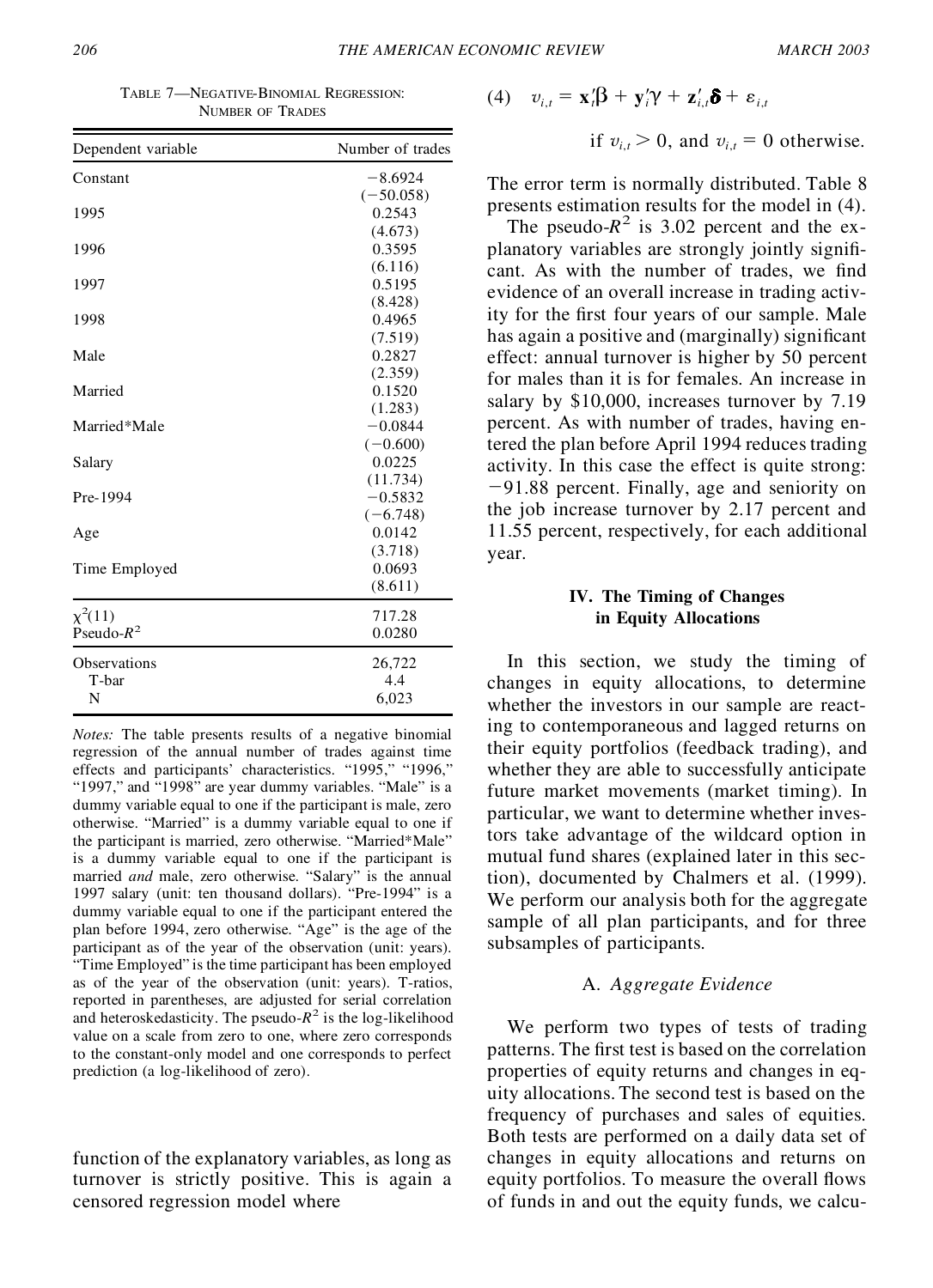TABLE 8—CENSORED REGRESSION: PORTFOLIO TURNOVER

| Dependent variable | Turnover    |
|--------------------|-------------|
| Constant           | $-6.2677$   |
|                    | $(-14.605)$ |
| 1995               | 0.7272      |
|                    | (7.801)     |
| 1996               | 0.9339      |
|                    | (9.291)     |
| 1997               | 1.2286      |
|                    | (10.961)    |
| 1998               | 0.6777      |
|                    | (6.060)     |
| Male               | 0.4977      |
|                    | (2.479)     |
| Married            | 0.2293      |
|                    | (1.171)     |
| Married*Male       | $-0.1642$   |
|                    | $(-0.695)$  |
| Salary             | 0.0719      |
|                    | (4.293)     |
| Pre-1994           | $-0.9188$   |
|                    | $(-6.148)$  |
| Age                | 0.0217      |
|                    | (3.135)     |
| Time employed      | 0.1155      |
|                    | (7.180)     |
| $\chi^2(11)$       | 235.35      |
| Pseudo- $R^2$      | 0.0302      |
|                    |             |
| Observations       | 26,722      |
| Left-censored      | 23,233      |
| Uncensored         | 3,489       |
| T-bar              | 4.4         |
| N                  | 6,023       |

*Notes:* The table presents results of a censored regression of annual portfolio turnover against time effects and participants' characteristics. "1995," "1996," "1997," and "1998" are year dummy variables. "Male" is a dummy variable equal to one if the participant is male, zero otherwise. "Married" is a dummy variable equal to one if the participant is married, zero otherwise. "Married\*Male" is a dummy variable equal to one if the participant is married *and* male, zero otherwise. "Salary" is the annual 1997 salary (unit: ten thousand dollars). "Pre-1994" is a dummy variable equal to one if the participant entered the plan before 1994, zero otherwise. "Age" is the age of the participant as of the year of the observation (unit: years). "Time Employed" is the time participant has been employed as of the year of the observation (unit: years). T-ratios, reported in parentheses, are adjusted for serial correlation and heteroskedasticity. The pseudo- $R^2$  is the log-likelihood value on a scale from zero to one, where zero corresponds to the constant-only model and one corresponds to perfect prediction (a loglikelihood of zero).

late the change in the *average* desired allocation to equities among all the individualsin the plan on a given day. The daily equity return is the weighted average of the returns on the three basic equity funds, where the weights are the average percentage allocations across plan participants at the beginning of the month. This data set contains 1,152 daily observations for the April 1994–August 1998 period.

1. *Correlations*.—Let  $\Delta \bar{s}^*$  denote the change in the cross-sectional average desired equity allocation between day  $t - 1$  and day  $t$ , and let  $\bar{r}_t$  denote the cross-sectional average return on the participants' equity portfolio during the same period. We calculate autocorrelation coef ficients,  $\rho(\Delta \bar{s}_{t}^*, \Delta \bar{s}_{t-k}^*)$  and  $\rho(\bar{r}_t, \bar{r}_{t-k})$ , and cross-correlation coefficients  $\rho(\Delta s^*, \bar{r}_{t-k})$ . Estimates are reported in Panel A of Table 9. We find that equity returns display some positive serial correlation: the autocorrelation coefficient at the one-day lag  $(Lag 1)$  is a significant and substantial 0.22, but correlation coefficients at all other lags are insignificant and take mainly negative values. As argued by Gregory B. Kadlec and Douglas M. Patterson (1999), more than 50 percent of the positive autocorrelation in portfolio returns could be due to the effect of stale pricing: fund shares are marked to market based on the closing prices of the underlying equities. Closing prices are, in turn, almost always the price of the last trade in the stock. For infrequently traded stocks, this tends to increase the persistence in prices, and hence generates positive serial correlation in returns. This apparent persistence in prices is lost as soon as the stock is traded again and it is marked to market with the transaction. Hence the quick decay in the autocorrelation of equity fund returns.

Changes in equity allocations also display positive serial correlation. In particular, at a one-day lag (Lag 1) the correlation is a significant 0.27. Autocorrelation coefficients at longer lags, while still overall positive and significant, are much smaller. This persistence in allocation changes is consistent with the notion that some participants react immediately to news, while other participants react with one or more days of delay.

Note that the autocorrelation in individual stock returns induced by stale prices is essentially an illusion: attempts to trade the stalepriced stocks are likely to refresh the asset's price to its appropriate level. In the case of mutual fund shares, on the other hand, the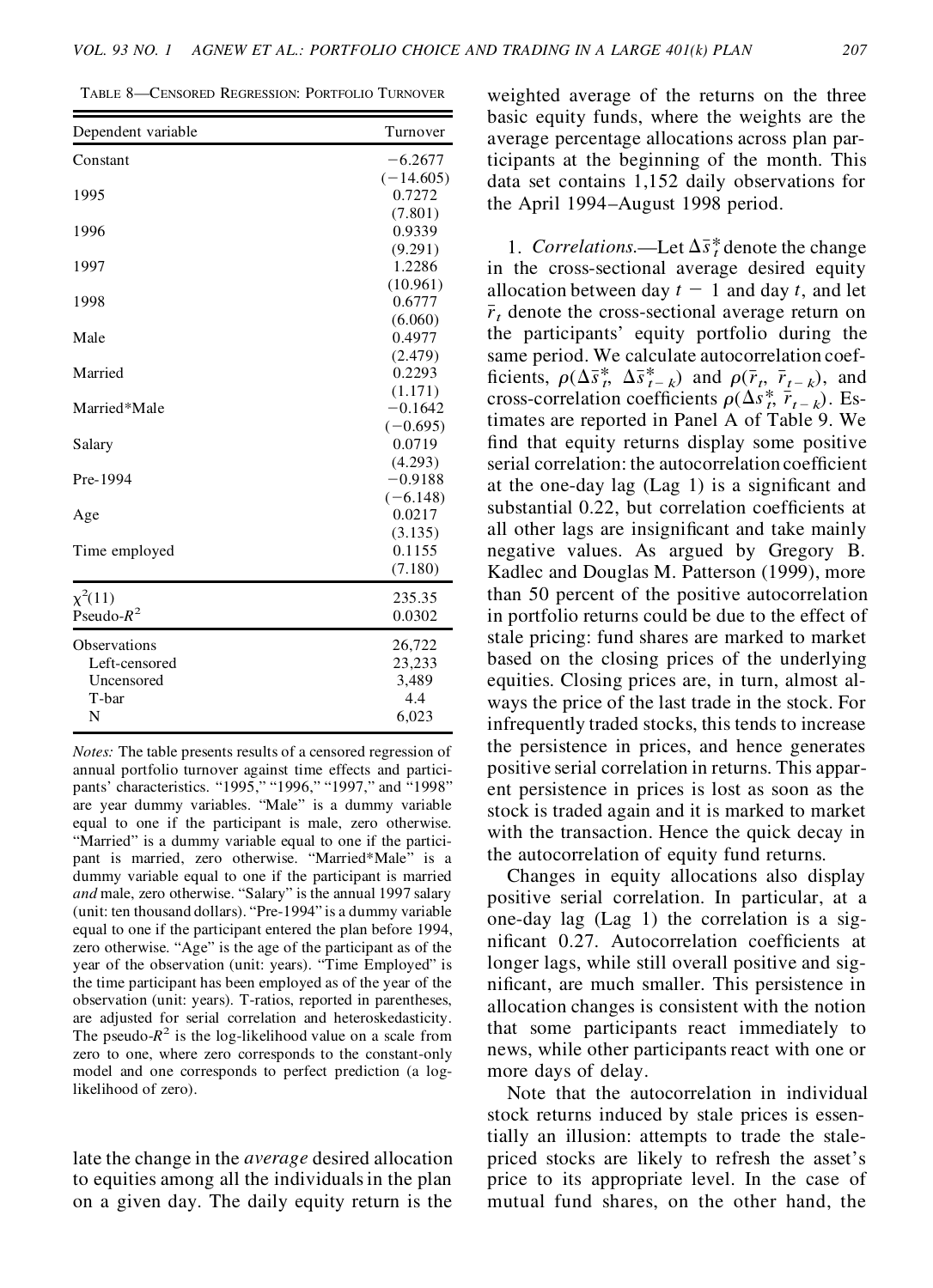|                   |                         |                                                              | Panel A: Correlations                     |                         |                   |                         |
|-------------------|-------------------------|--------------------------------------------------------------|-------------------------------------------|-------------------------|-------------------|-------------------------|
|                   |                         |                                                              | Autocorrelation of equity returns         |                         |                   |                         |
| Lag <sub>1</sub>  | Lag <sub>2</sub>        | Lag <sub>3</sub>                                             | Lag <sub>4</sub>                          | Lag $5$                 | Lag $6$           | $Lag$ 7                 |
| 0.2236<br>(4.096) | 0.0391<br>$(-0.885)$    | $-0.0278$<br>$(-0.658)$                                      | $-0.0065$<br>$(-0.164)$                   | $-0.0371$<br>$(-0.890)$ | 0.0143<br>(0.385) | $-0.0483$<br>$(-1.356)$ |
|                   |                         |                                                              | Autocorrelation of changes in allocations |                         |                   |                         |
| Lag <sub>1</sub>  | Lag <sub>2</sub>        | Lag <sub>3</sub>                                             | Lag <sub>4</sub>                          | Lag 5                   | Lag $6$           | Lag 7                   |
| 0.2722<br>(4.356) | 0.0856<br>(1.837)       | 0.0993<br>(2.586)                                            | 0.1225<br>(3.807)                         | 0.0924<br>(2.218)       | 0.0881<br>(2.384) | 0.0852<br>(2.591)       |
|                   |                         | Cross-correlation of allocations and lead and lagged returns |                                           |                         |                   |                         |
| Lead 3            | Lead 2                  | Lead 1                                                       | Lead 0                                    | Lag <sub>1</sub>        | Lag <sub>2</sub>  | Lag 3                   |
| 0.0001<br>(0.004) | $-0.0113$<br>$(-0.339)$ | $-0.0735$<br>$(-1.769)$                                      | 0.1233<br>(1.931)                         | 0.3088<br>(6.369)       | 0.1341<br>(2.320) | 0.0344<br>(0.817)       |

TABLE 9—EQUITY ALLOCATIONS AND EQUITY PORTFOLIO RETURNS: AGGREGATE EVIDENCE

Panel B: Conditional and Unconditional Trade Frequencies

|                  | Purchase  | Sale      |
|------------------|-----------|-----------|
| After "up" day   | 58.36**   | $31.76**$ |
| After "down" day | $45.51**$ | $46.12**$ |
| All days         | 52.87     | 37.91     |

*Notes:* The table presents evidence of the time-series properties of changes in overall average equity allocations and equity returns at the daily frequency. Panel A reports the autocorrelations of the changes in equity allocations and the cross-correlations between allocation changes and equity returns. T-ratios, in parentheses, are adjusted for heteroskedasticity. Panel B reports the frequency of purchases and sales in the days following up-market days and down-market days, and in the entire sample. We compare the conditional trade frequencies to the unconditional frequencies based on the critical values from the binomial distribution. One (two) asterisk(s) denote rejection of the null of random trading in a one-sided test at the 5-percent (1-percent) significance level.

readjustment effect associated with trading does not occur. In fact, Chalmers et al. (1999) argue that mutual funds provide their shareholders with a valuable wildcard option. In our plan, for example, all transactions completed by 4:00 P.M. EST receive that day's closing prices.<sup>33</sup>

If investors take advantage of this option, we should see a strong positive contemporaneous correlation between changes in equity allocations and equity returns. In other words, if investors know that equity returns are positively correlated, they should take advantage of this effect by increasing (decreasing) their equity exposure when returns are high (low).

We can test this proposition by looking at the cross-correlation coefficients between allocations and returns. The results are presented in the third subpanel of Table 9. We find that changes in equity allocations correlate positively with contemporaneous returns (Lead 0), but the correlation is small, 0.12, and (almost) marginally significant. On the other hand, there is a strong and significant correlation between allocations and returns at a one-day lag (Lag 1): 0.31. The correlation at a two-day lag is marginally significant and positive, 0.13. Since the

 $33$  The international funds prices reflect the closing prices of the international markets, but also reflect the currency conversion at 4:00 P.M. EST.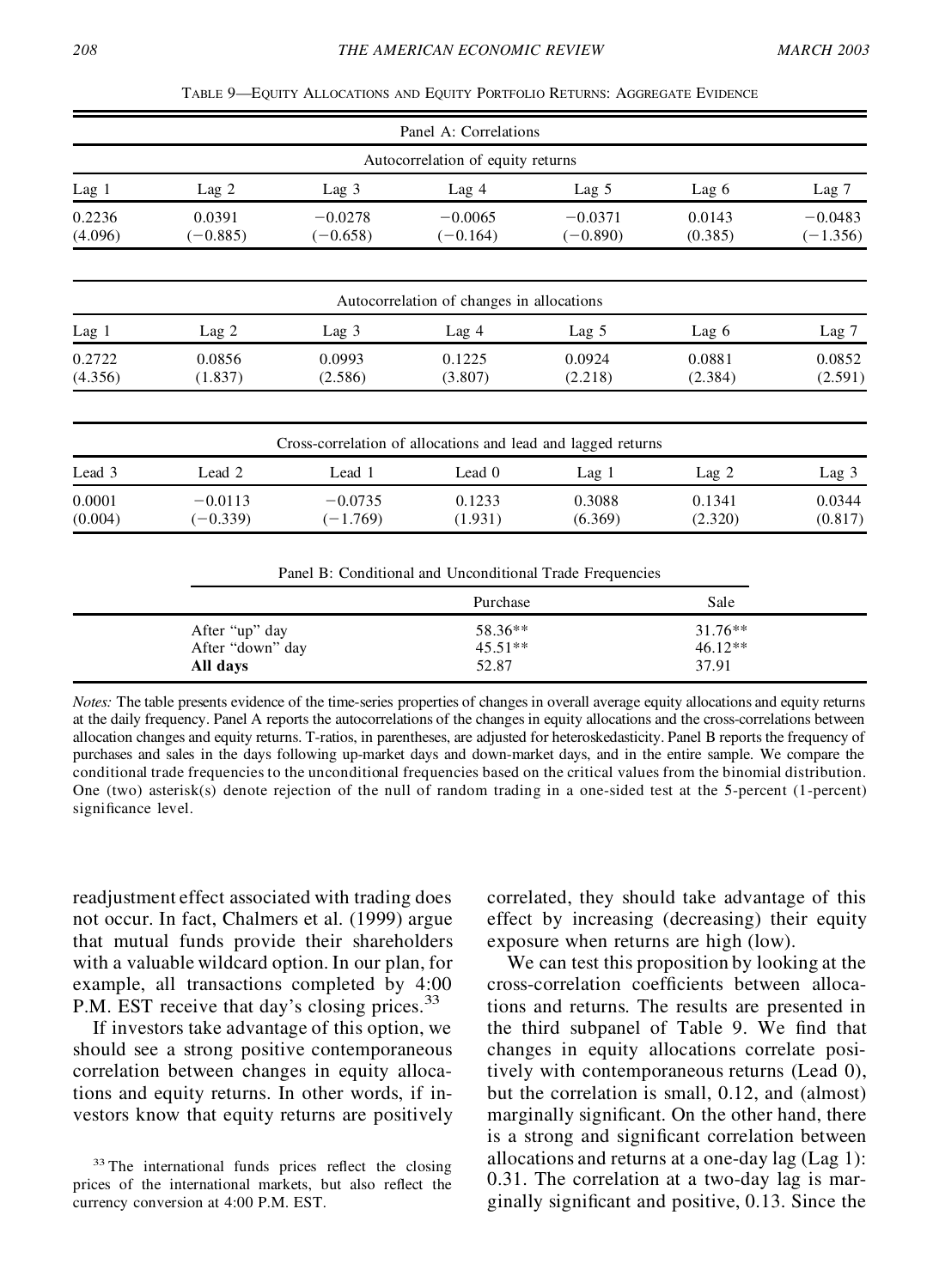autocorrelation of equity returns dies off very quickly, this lagged response of allocations to returns does not generate profits. Hence, our investors react with a lag to market developments and take little, if any, advantage of the wildcard option offered by mutual funds. These findings are consistent with Chalmers et al.  $(1999)$ , who study flows in over  $1,000$  U.S. mutual funds during the 1998–1999 period.

As a second test of the investing ability of our investors, we examine the correlations between current equity allocation changes and equity returns over the next few days. If investors are successful market-timers, the correlations should be positive. The cross-correlations at lead 1 and 2 reported in Table 9 are negative, small, and insignificant. The cross-correlation at lead 3 is essentially zero. This suggests that investors are not successful market-timers.

2. *Conditional and Unconditional Trade Frequencies.*—The correlation patterns documented above suggest that our plan participants are *lagged, positive feedback traders;* i.e., they react positively, with a one-day lag, to market returns. We now want to further determine whether these lagged reactions to market developments were likely to happen by chance, given random trading.<sup>34</sup>

Positive feedback traders should purchase (sell) shares after a market rise (fall) more frequently than one would expect given a random distribution of share purchases (sales) of the same number within the sample period. Similarly, we would expect positive feedback traders to sell (purchase) shares following days after a market rise (fall) less frequently than one would expect given a random distribution of share sales (purchases). In both cases, the null hypothesis is that the frequency of purchase days (sale days), conditional on the previous day's market direction, is equal to the unconditional frequency.

As an example, consider the case where we compare the frequency of purchases after upmarket days to the unconditional frequency of

purchases. Purchases are defined here as *increases* in the average desired equity allocation, and up-market days are days for which the rate of return on the equity index is positive. Let *d* denote the total number of trading days and let *du* denote the number of up-market days. Let *pu* denote the total number of purchases and let  $pu<sub>u</sub>$  denote the number of purchases following an up-market day. Under the null of no-feedback trading, purchases after up-market days are just as likely as during any other day, and hence they are drawn from the same distribution. Hence, under the null, the distribution of  $pu<sub>u</sub>$  is a binomial with parameters  $d_u$  and  $p_u/d \equiv q_p$ :

(5)

$$
Pr(pu_u = k) = \frac{d_u!}{k!(d_u - k)!} (q_p)^k (1 - q_p)^{d_u - k}.
$$

Given the realized value of  $pu<sub>u</sub>$ , we can determine whether it falls above the critical values for the binomial distribution. This, in turn, allows us to determine whether the conditional frequency of purchases,  $pu<sub>u</sub>/d<sub>u</sub>$ , is significantly higher than the unconditional frequency of purchases,  $pul/d$ .<sup>35</sup>

Relative to the examination of cross-correlation coefficients, the test described above has two main advantages. First, we are not imposing linearity in the relation between changes in equity allocations and equity returns. In addition, we are able to study the relation between changes in equity allocations and returns, separately for up-market and down-market days, and separately for purchases and sales. Second, the comparison of conditional and unconditional trade frequencies should be less sensitive to outliers, since the *magnitude* of changes in equity allocations does not matter, but only their sign does. Results are reported in Panel B of Table 9.

The results support the notion that investors in our sample are, on average, positive feedback traders. The frequency of purchases after an up-market day is 58.36 percent and the frequency of sales after a down-market day is

<sup>34</sup> We performed similar comparisons of trading frequencies, where the conditioning event is the *contemporaneous,* rather than the one-day lagged equity return. These results are not reported since we never were able to reject the null of random trading.

<sup>35</sup> William N. Goetzmann and Massimo Massa (1999) implement this same test to identify positive feedback and contrarian traders, within a sample of index fund investors.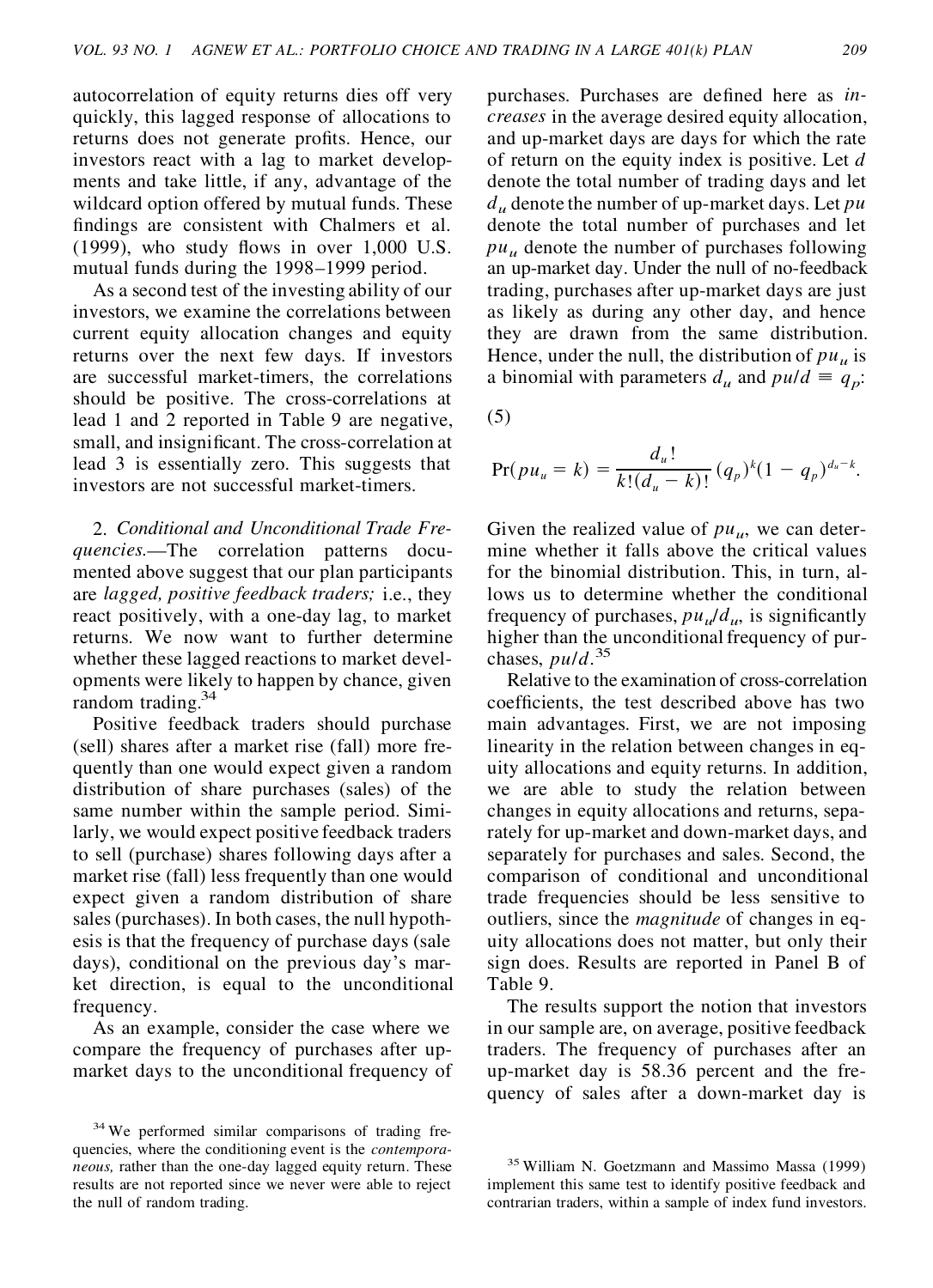46.12 percent. These frequencies are significantly greater than the unconditional frequencies of purchases and sales, 52.87 percent and 37.91 percent, respectively.<sup>36</sup> The frequency of purchases after a down-market day is 45.51 percent and the frequency of sales after a down day is 31.76 percent. Both these frequencies are significantly lower than the unconditional frequencies of purchases and sales.

# B. *Disaggregated Evidence*

The analysis discussed above gives us a picture of how our plan participants behave in the aggregate. Yet, it is useful to further investigate the data at the disaggregated level, to examine why people trade when they do. For example, it is possible that only a small number of individuals are exercising the wildcard option or are able to time the market. These participants are likely to be among the most active traders and/or the participants with the highest *ex post* returns.

Therefore, we constructed three subsamples of participants. First, among the 4,783 participants present throughout the sample, we select the top 10 percent (478 participants) in terms of their average annual number of trades, the "active" participants. Second, we select the top 10 percent (478) participants in terms of the realized average annual portfolio returns, the "successful" participants. Third, we select those participants who belong to *both* samples, the "active and successful" participants  $(108)^{37}$ 

To have an idea of the trading activity of the participants in the three samples, we calculated the average total number of trades during the April 1994–August 1998 period. The "active"

by investors, including both equities and GIC. Average annual returns are 10.16 percent for the "active" participants, 14.14 percent for the "successful" participants, and 14.31 percent for the "active and successful" participants. These statistics should be compared to the average 8.62 percent return for all the participants in the plan the entire time.

traders rebalanced an average of 8.14 times. The successful traders rebalanced an average of 2.72 times. The "active and successful" traders rebalanced an average of 8.79 times. These statistics should be compared to the average total number of trades of all the participants in the plan for the entire period, 1.19.

For each of the three samples, we calculate the daily change in the average desired equity allocation and equity returns. $38$  We then document the time-series properties of these changes in equity allocation for these three samples as we did for the aggregate sample.

1. *Correlations.*—Correlations are reported in Panel A of Table  $10^{39}$  The first subpanel presents results for the "active" participants. Not surprisingly, we find that the time-series patterns of allocationsfor the active participants mimic those found in the aggregate: serial correlation is positive and significant at one lag; cross-correlations with equity returns are positive and significant at one lag and positive and marginally significant contemporaneously. This similarity is to be expected, since the trading activity of the most active participantsis driving the overall trading activity.<sup>40</sup>

The second subpanel presents results for the "successful" participants.Interestingly,the timeseries patterns of allocations for this group are very different: their allocation changes are not

formed a sample of participants who, at least during one year, traded more than ten times (they correspond to the top 0.19 percent of the distribution of annual number of trades reported in Table 4). This is a group of 36 individuals who traded an average of 28.69 times during the sample period, and realized an average annual portfolio return of 11.04 percent. Time-series patterns for this group are somewhat different from the aggregate: autocorrelations in allocation changes are not significant; and among cross-correlations, the contemporaneous one, 0.08, is marginally significant, while all the others are insignificant. Hence, even this group of very active traders responds only weakly to contemporaneous returns. We also tested for lagged feedback trading by comparing conditional and unconditional trade frequencies. The results of these tests were not significant.

<sup>&</sup>lt;sup>36</sup> The fact that the unconditional frequency of purchases is higher than that of sales is consistent with the evidence from Table 5, showing an overall increase in average equity allocations during the five years of the sample. Also, note that the frequencies of purchases and sales do not sum to one because during some days the overall allocation to equities did not change. <sup>37</sup> Portfolio returns are returns on the total portfolio held

<sup>&</sup>lt;sup>38</sup> For each group, we constructed an equity index based on the average percentage allocations across the participants in that group at the beginning of the month.  $39$  The table does not report autocorrelation coefficients

for the returns in the equity indices corresponding to the different groups, since they closely mimic those estimated at the aggregate level.<br><sup>40</sup> To further focus our analysis on active traders, we also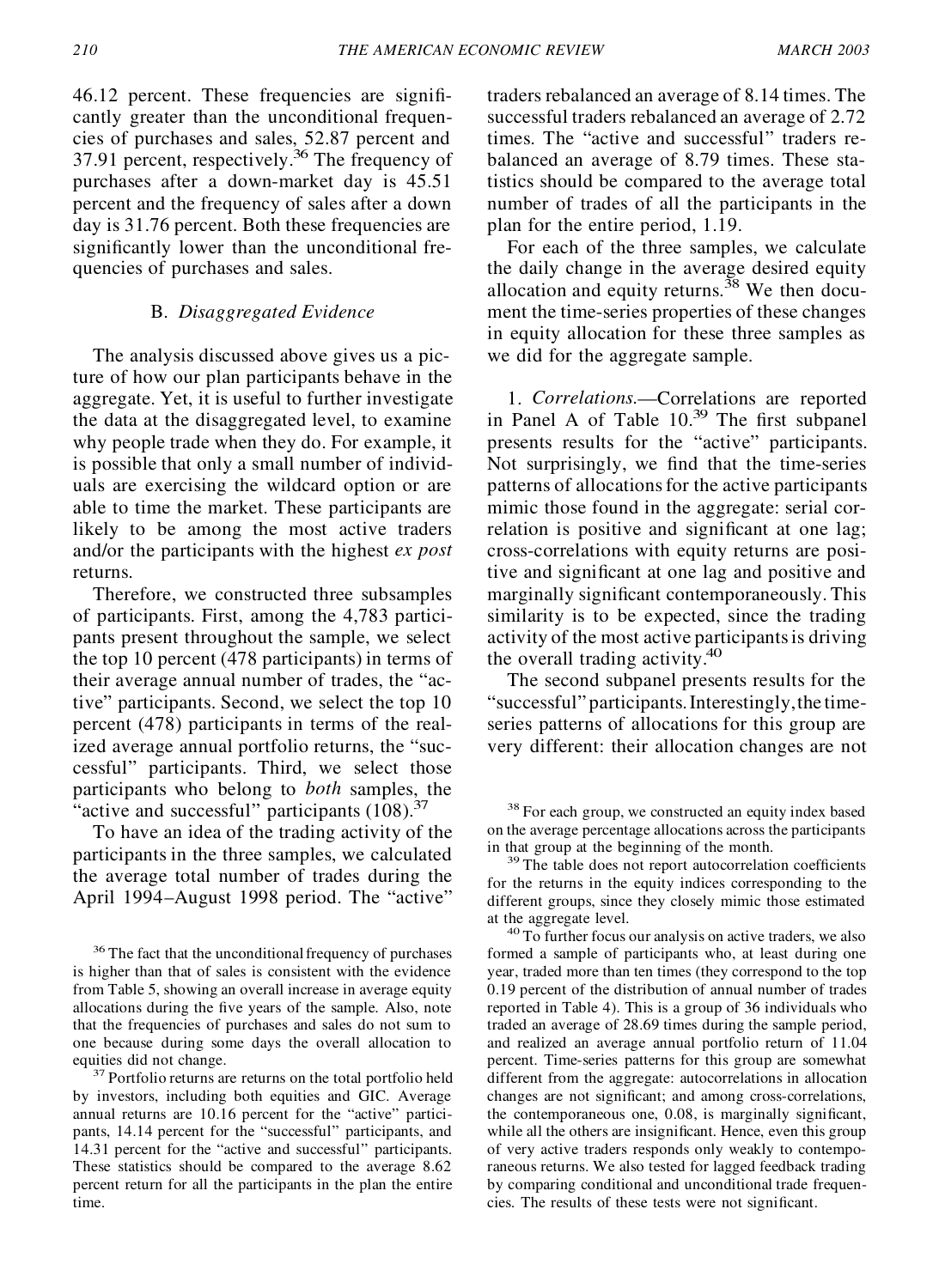|                         |                                             |                                                              | Panel A: Correlations<br>Active participants |                         |                         |                         |
|-------------------------|---------------------------------------------|--------------------------------------------------------------|----------------------------------------------|-------------------------|-------------------------|-------------------------|
|                         |                                             |                                                              | Autocorrelation of changes in allocations    |                         |                         |                         |
| Lag 1                   | Lag 2                                       | Lag 3                                                        | Lag <sub>4</sub>                             | Lag 5                   | Lag 6                   | Lag 7                   |
| 0.1677<br>(4.811)       | 0.0196<br>(0.465)                           | 0.0152<br>(0.396)                                            | 0.0191<br>(0.616)                            | 0.0378<br>(0.972)       | $-0.0018$<br>$(-0.053)$ | 0.0462<br>(1.336)       |
|                         |                                             | Cross-correlation of allocations and lead and lagged returns |                                              |                         |                         |                         |
| Lead 3                  | Lead 2                                      | Lead 1                                                       | Lead 0                                       | Lag 1                   | Lag 2                   | Lag <sub>3</sub>        |
| $-0.0063$<br>$(-0.197)$ | $-0.0294$<br>$(-0.928)$                     | $-0.0553$<br>$(-1.271)$                                      | 0.1094<br>(2.056)                            | 0.2584<br>(5.537)       | 0.0701<br>(1.357)       | 0.0074<br>(0.205)       |
|                         |                                             |                                                              | Successful participants                      |                         |                         |                         |
|                         |                                             |                                                              | Autocorrelation of changes in allocations    |                         |                         |                         |
| Lag <sub>1</sub>        | Lag <sub>2</sub>                            | Lag <sub>3</sub>                                             | Lag <sub>4</sub>                             | Lag 5                   | Lag $6$                 | $Lag$ 7                 |
| 0.0630<br>(1.646)       | $-0.0061$<br>$(-0.165)$                     | 0.0079<br>(0.221)                                            | 0.0559<br>(1.676)                            | 0.0438<br>(1.006)       | 0.0263<br>(0.751)       | 0.0188<br>(0.556)       |
|                         |                                             | Cross-correlation of allocations and lead and lagged returns |                                              |                         |                         |                         |
| Lead 3                  | Lead 2                                      | Lead 1                                                       | Lead 0                                       | Lag 1                   | Lag 2                   | Lag 3                   |
| 0.0088<br>(0.295)       | 0.0541<br>(1.842)                           | 0.0173<br>(0.498)                                            | 0.0354<br>(1.100)                            | 0.0934<br>(1.872)       | 0.0521<br>(1.622)       | 0.0292<br>(0.939)       |
|                         |                                             |                                                              | Active and successful participants           |                         |                         |                         |
|                         |                                             |                                                              | Autocorrelation of changes in allocations    |                         |                         |                         |
| Lag 1                   | Lag 2                                       | Lag 3                                                        | Lag 4                                        | Lag $5$                 | Lag $6$                 | $Lag$ 7                 |
| 0.0297<br>(0.875)       | $-0.0324$<br>$(-0.860)$                     | $-0.0372$<br>$(-1.022)$                                      | 0.0307<br>(1.056)                            | $-0.0196$<br>$(-0.530)$ | $-0.0042$<br>$(-0.152)$ | $-0.0081$<br>$(-0.245)$ |
|                         |                                             | Cross-correlation of allocations and lead and lagged returns |                                              |                         |                         |                         |
| Lead 3                  | Lead 2                                      | Lead 1                                                       | Lead 0                                       | Lag <sub>1</sub>        | Lag <sub>2</sub>        | Lag <sub>3</sub>        |
| $-0.0011$<br>$(-0.036)$ | 0.0418<br>(1.305)                           | 0.0081<br>(0.231)                                            | 0.0590<br>(1.406)                            | 0.0311<br>(0.435)       | 0.0257<br>(0.791)       | 0.0068<br>(0.199)       |
|                         |                                             | Panel B: Conditional and Unconditional Trade Frequencies     | Active participants                          |                         |                         |                         |
|                         |                                             |                                                              | Purchase                                     |                         | Sale                    |                         |
|                         | After "up" day<br>After "down" day<br>. 11. |                                                              | 48.02*<br>40.24*<br>4.4.70                   |                         | 35.67<br>42.28*<br>20E  |                         |

TABLE 10—EQUITY ALLOCATIONS AND EQUITY PORTFOLIO RETURNS: DISAGGREGATED EVIDENCE

| After "up" day   | 48.02*                  | 35.67    |  |
|------------------|-------------------------|----------|--|
| After "down" day | $40.24*$                | $42.28*$ |  |
| All days         | 44.70                   | 38.52    |  |
|                  | Successful participants |          |  |
|                  | Purchase                | Sale     |  |
| After "up" day   | 28.48                   | 20.76    |  |
| After "down" day | $22.13*$                | 22.34    |  |
| All days         | 25.74                   | 21.48    |  |

 $\qquad \qquad$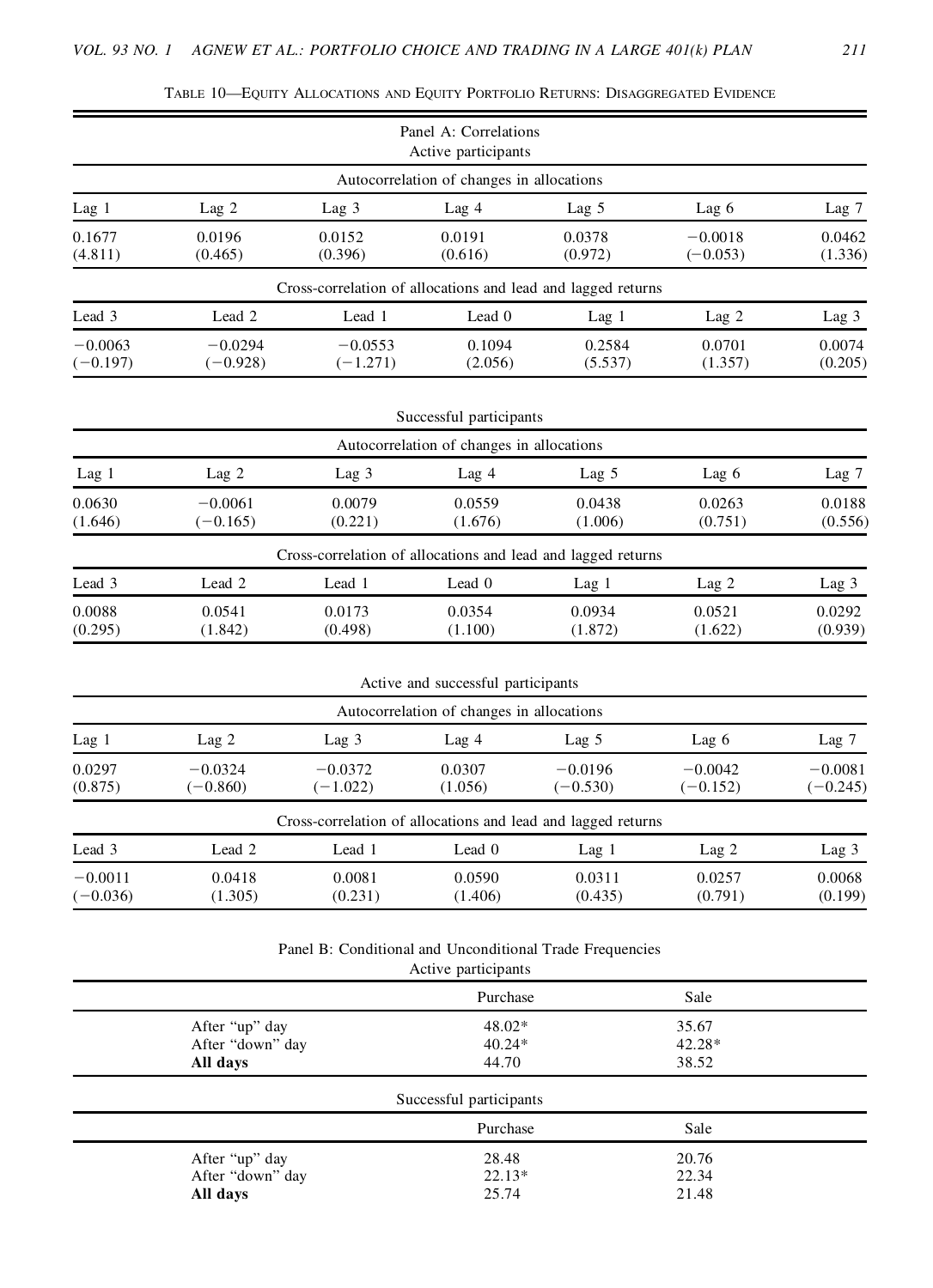TABLE 10—*Continued.*

| Panel B: Conditional and Unconditional<br>Trade Frequencies-Continued.<br>Active and successful participants |                         |                         |  |  |
|--------------------------------------------------------------------------------------------------------------|-------------------------|-------------------------|--|--|
|                                                                                                              | Purchase                | Sale                    |  |  |
| After "up" day<br>After "down" day<br>All days                                                               | 23.74<br>18.79<br>21.57 | 19.75<br>19.39<br>19.65 |  |  |

*Notes:* The table presents evidence of the time-series properties of changes in average equity allocations and equity returns at the daily frequency, for three subsamples of participants who are present in the plan the entire time. "Active participants" refers to the top 10 percent of the participants in number of trades; "Successful participants" refers to the top 10 percent of the participants in *ex post* portfolio returns; "Active and successful participants" are the participants who belong to both groups. Panel A reports the autocorrelations of the changes in equity allocations and the cross-correlations between allocation changes and equity returns. T-ratios, in parentheses, are adjusted for heteroskedasticity. Panel B reportsthe frequency of purchases and sales in the days following up-market days and down-market days, and in the entire sample. We compare the conditional trade frequencies to the unconditional frequencies based on the critical values from the binomial distribution. One (two) asterisk(s) denote rejection of the null of random trading in a one-sided test at the 5-percent (1-percent) significance level.

significantly serially correlated, nor do they correlate significantly with equity returns at any lead or lag. Hence, it appears that successful investors do not owe their success to the exploitation of the wildcard option or to market-timing ability.

The third subpanel panel presents results for the "active and successful" participants.As with the "successful" participants, neither the autocorrelations of allocation changes, nor the cross-correlations between allocation changes and returns are significant. Hence, these participants who are both active and successful, do not respond to nor anticipate market returns.

2. *Conditional and Unconditional Trading Frequencies.*—As with our analysis of the aggregate sample, we next study the conditional frequencies of purchases and sales, and compare them to the unconditional frequencies. Results are reported in Panel B of Table 10.

The patterns are similar to those documented by the correlation tests. We have some (marginally) significant evidence of positive feedback trading for the "active" traders. For the other two groups, the differences between conditional and unconditionalfrequencies are, in all but one case, insignificant. Hence, based on the comparison of conditional and unconditional trade frequencies, one cannot rule out the null that the trading patterns of the "successful" and the "active and successful" participants were simply a result of random trading.

## **V. Conclusions**

This paper examines a new data set documenting the allocations and trading activity of a large number of participants in a 401(k) plan. Plan participants tend to cluster their equity allocations around zero and 100 percent, rebalance their portfolio infrequently, and tend to maintain their default asset allocation choice, when given one.

Some patterns of portfolio choice and trading activity by marital status, salary, and job seniority are broadly consistent with the implications of models of rational choice.

Regression analysis shows how asset allocations and trading activity vary with demographics and other participants' characteristics: Men invest more in equities and trade more frequently than women. Married investors invest more aggressively than their single counterparts. A higher salary leads to higher equity allocations and more active trading. Entering the plan with a default allocation of 100 percent to the risk-free asset leads to lower average allocations to equities and less intense portfolio reshuffling. Age makes investors more "cautious" in their allocations. Older participants also trade more frequently than their younger counterparts.

Tests based on daily data show that, on average, investors in our sample tend to react with a one-day lag to market developments, take little, if any, advantage of the wildcard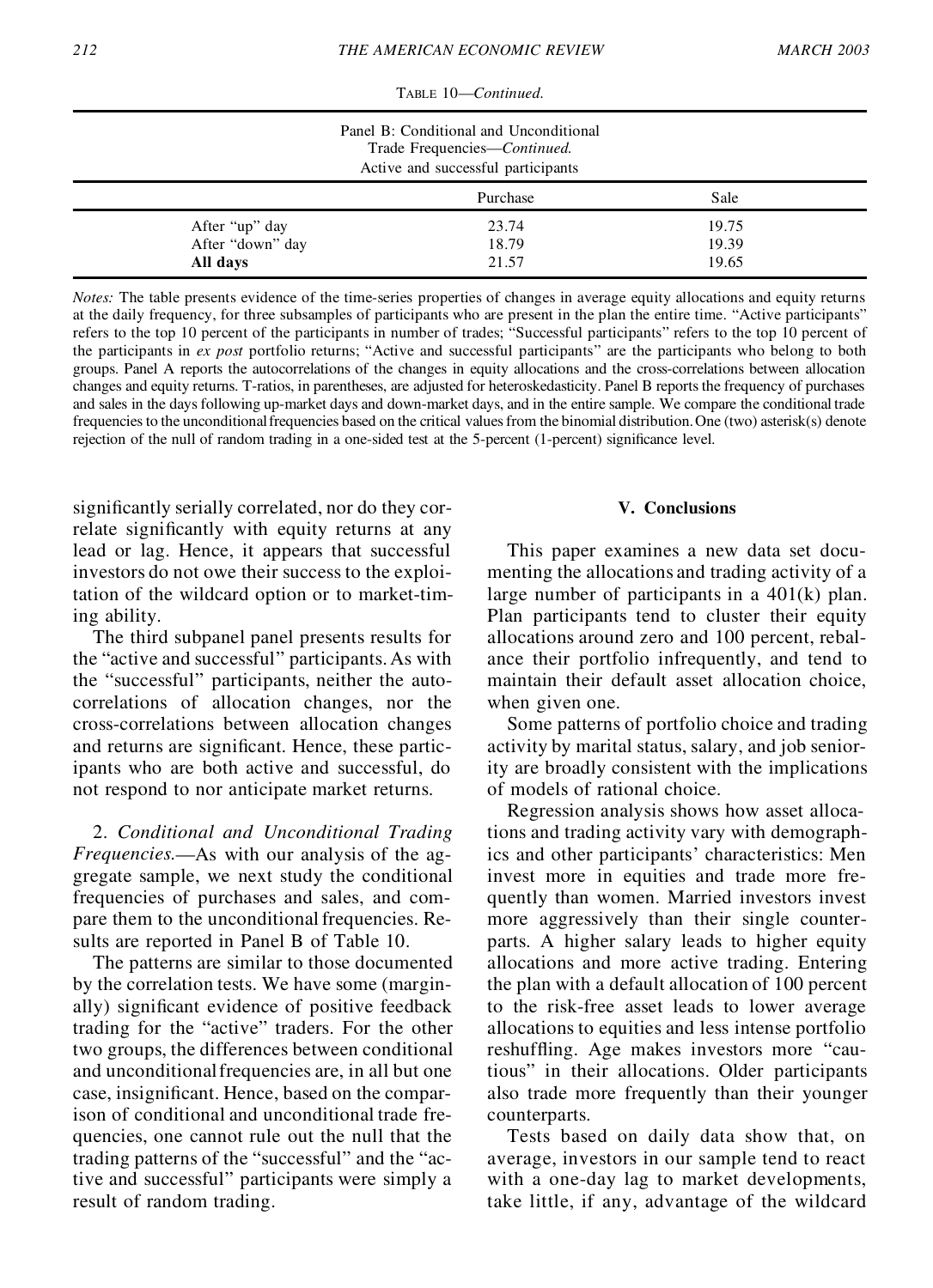option in equity-fund shares, and are not able to time the market. Interestingly, participants who realize the highest portfolio returns do not respond to nor anticipate returns at any lead or lag.

#### **APPENDIX**

The robust estimator of the covariance matrix of the estimates is William H. Rogers' (1993) extension of Peter J. Huber's (1967) formula. This estimator is robust to both heteroskedasticity and clustered sampling. The estimator has the form

$$
\mathbf{V}\left(\sum_{i=1}^N \mathbf{u}_i' \mathbf{u}_i\right) \mathbf{V},
$$

where  $V$  is minus the inverse of the hessian of the log-likelihood (the conventional estimator) and  $\mathbf{u}_i = \sum_{t=1}^T \partial \ln L_{i,t}/\partial \mathbf{\delta}$  (where  $L_{i,t}$  is the likelihood of the *t*-th observation for individual *i* and  $\delta$  is the parameter vector) is the vector of contributions of the *group* of *Ti* observations of individual *i* to the scores of the likelihood.

As an example, consider the case of the linear regression model. In this case, the robust estimator of the covariance matrix of the estimates takes the form:

$$
(A2) \quad \left(\sum_{i=1}^{N} \sum_{t=1}^{T_i} \mathbf{z}_{i,t} \mathbf{z}_{i,t}'\right)^{-1} \sum_{i=1}^{N} \left(\sum_{t=1}^{T_i} \hat{\varepsilon}_{i,t} \mathbf{z}_{i,t}'\right)
$$
\n
$$
\times \left(\sum_{t=1}^{T_i} \hat{\varepsilon}_{i,t} \mathbf{z}_{i,t}'\right)
$$
\n
$$
\times \left(\sum_{i=1}^{N} \sum_{t=1}^{T_i} \mathbf{z}_{i,t} \mathbf{z}_{i,t}'\right)^{-1},
$$

where  $z_{i,t}$  is the vector of observations on the explanatory variables and  $\hat{\epsilon}_{i,t}$  is the residual of the regression. Monte Carlo evidence for the linear regression model shows that the correction for clustering works well as long as the largest cluster is 5 percent or less of the total sample (Rogers, 1993). This condition is easily satisfied in our analysis, where the smallest total number of observations is 26,722, and the largest cluster is five yearly observations  $(0.019)$ percent of the total).

The expression in equation (A2) can be contrasted with the standard adjustment for heteroskedasticity and serial correlation in timeseries models (see, for example, Lars P. Hansen and Robert J. Hodrick, 1980; and see Whitney Newey and Kenneth D. West, 1987, for the correction to ensure positive definiteness):

$$
\begin{aligned} \text{(A3)} \qquad & \left( \sum_{t=1}^{T} \mathbf{x}_{t} \mathbf{x}_{t}^{\prime} \right)^{-1} \sum_{t=1}^{T} \sum_{k=-K}^{K} \hat{\varepsilon}_{t} \hat{\varepsilon}_{t-k} \mathbf{x}_{t} \mathbf{x}_{t-k}^{\prime} \\ & \times \left( \sum_{t=1}^{T} \mathbf{x}_{t} \mathbf{x}_{t}^{\prime} \right)^{-1}, \end{aligned}
$$

where  $\mathbf{x}_t$  is the vector of explanatory variables,  $\hat{\varepsilon}_t$  is the residual, and *K* is the number of nonzero autocorrelations.

Robust estimates of coefficient standard errors based on (A1) can be implemented in the statistical package STATA invoking the "cluster" option within the "robust" option, in both least-squares regression and maximumlikelihood estimation.

## REFERENCES

- **Ameriks, John and Zeldes, Stephen P.** "How Do Household Portfolio Shares Vary with Age?" Working paper, Columbia University, 2000.
- **Bajtelsmit, Vickie L. and VanDerhei, Jack L.** "Risk Aversion and Pension Investment Choices," in Michael S. Gordon, Olivia S. Mitchell, and Marc M. Twinney, eds., *Positioning pensions for the twenty-first century.* Philadelphia, PA: University of Pennsylvania Press, 1997, pp. 45–66.
- **Balduzzi, Pierluigi and Lynch, Anthony W.** "Transaction Costs and Predictability: Some Utility Cost Calculations." *Journal of Financial Economics,* April 1999, *52*(1), pp. 47– 78.
- **Barber, Brad M. and Odean, Terrance.** "Trading Is Hazardous to Your Wealth: The Common Stock Investment Performance of Individual Investors." *Journal of [Finance,](http://www.ingentaselect.com/rpsv/cgi-bin/linker?ext=a&reqidx=/0022-1082^28200004^2955:2L.773[aid=1624552])* April 2000, *55*(2), pp. [773–806.](http://www.ingentaselect.com/rpsv/cgi-bin/linker?ext=a&reqidx=/0022-1082^28200004^2955:2L.773[aid=1624552])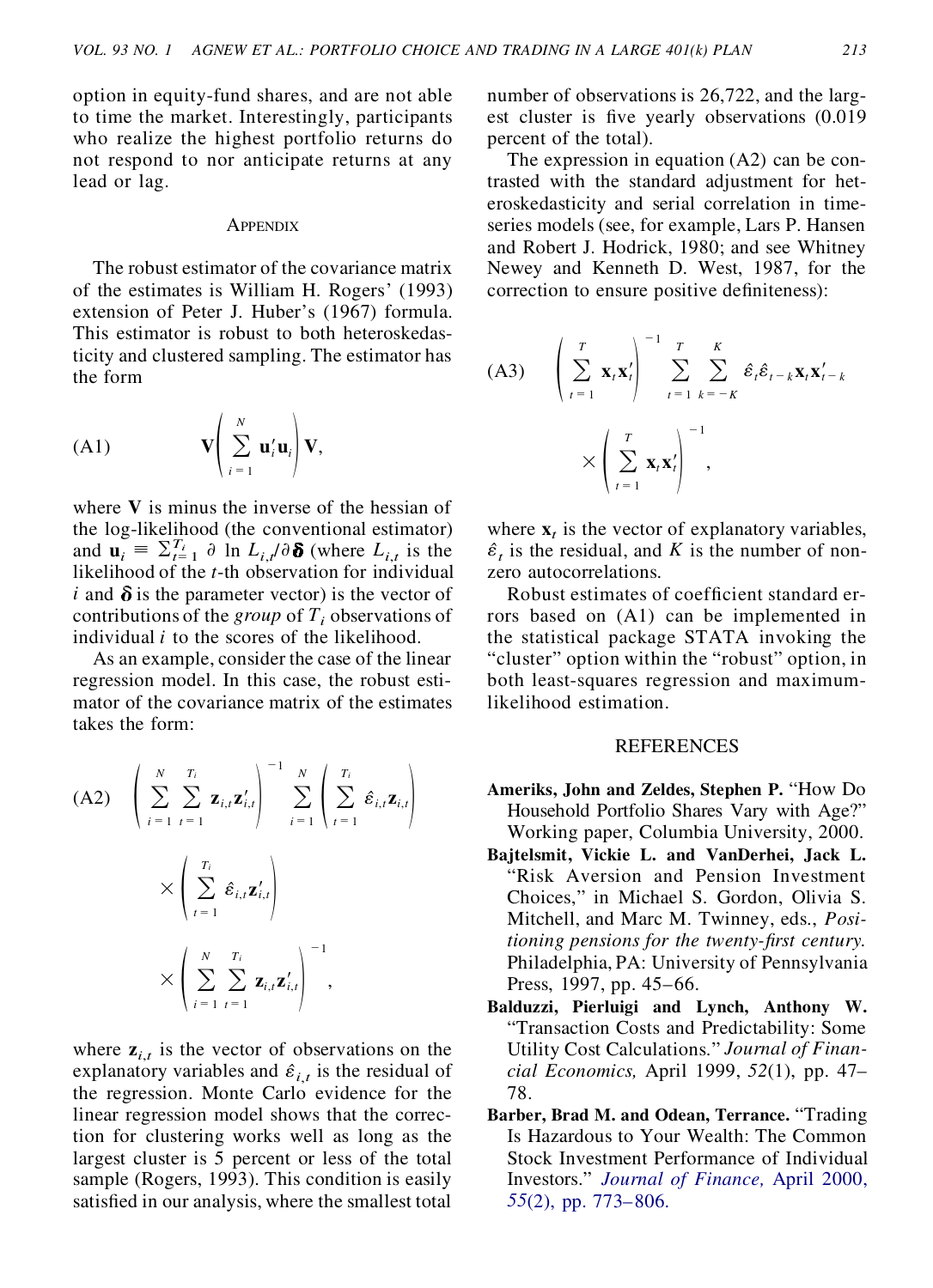**.** "Boys Will Be Boys: Gender, Overconfidence, and Common Stock Investment." *Quarterly Journal of [Economics,](http://www.ingentaselect.com/rpsv/cgi-bin/linker?ext=a&reqidx=/0033-5533^28200102^29116:1L.261[aid=1618906])* February 2001, *116*(1), pp. [261–92.](http://www.ingentaselect.com/rpsv/cgi-bin/linker?ext=a&reqidx=/0033-5533^28200102^29116:1L.261[aid=1618906])

- **Benartzi, Shlomo and Thaler, Richard.** "Naive Diversification Strategies in Retirement Saving Plans." *American [Economic](http://www.ingentaselect.com/rpsv/cgi-bin/linker?ext=a&reqidx=/0002-8282^28200103^2991:1L.79[aid=1616485]) Review,* March 2001, *91*(1), pp. [79–98.](http://www.ingentaselect.com/rpsv/cgi-bin/linker?ext=a&reqidx=/0002-8282^28200103^2991:1L.79[aid=1616485])
- **Bodie, Zvi and Crane, Dwight B.** "Personal Investing: Advice, Theory, and Evidence." *Financial Analysts Journal,* November/December 1997, pp. 13–23.
- **Bodie, Zvi; Merton, Robert and Samuelson, William F.** "Labor Supply Flexibility and Portfolio Choice in a Life Cycle Model." *Journal of Economic Dynamics and Control,* July 1992, *16*(3–4), pp. 427–49.
- **Chalmers, John M. R.; Edelen, Roger M. and Kadlec, Gregory B.** "The Wildcard Option in Transacting Mutual-Fund Shares." Wharton Financial Institutions Center (Philadelphia, PA) Working Paper No. 00-03, November 1999.
- **Choi, James J.; Laibson, David; Madrian, Brigitte C.** and Metrick, Andrew. "Defined Contribution Pensions: Plan Rules, Participant Decisions, and the Path of Least Resistance." National Bureau of Economic Research (Cambridge, MA) Working Paper No. 8655, December 2001a.
- **.** "For Better or for Worse: Default Effects and 401(k) Savings Behavior." National Bureau of Economic Research (Cambridge, MA) Working Paper No. 8651, December 2001b.
- **Choi, James J.; Laibson, David and Metrick, Andrew.** "Does the Internet Increase Trading? Evidence from Investor Behavior in 401(k) Plans." National Bureau of Economic Research (Cambridge, MA) Working Paper No. 7878, September 2000.
- **Elemendorf, Douglas W. and Kimball, Miles S.** "Taxation of Labor Income and the Demand for Risky Assets." *[International](http://www.ingentaselect.com/rpsv/cgi-bin/linker?ext=a&reqidx=/0020-6598^28200009^2941:3L.801[aid=4750922]) Economic Review,* [September](http://www.ingentaselect.com/rpsv/cgi-bin/linker?ext=a&reqidx=/0020-6598^28200009^2941:3L.801[aid=4750922]) 2000, *41*(3), pp. 801–32.
- **Goetzmann, William N. and Massa, Massimo.** "Daily Momentum and Contrarian Behavior of Index Fund Investors." International Center for Finance, Yale University (New Haven, CT) Working Paper No. ICF-99-13, December 1999.

**Hansen, Lars P. and Hodrick, Robert J.** "Forward

Exchange Rates as Optimal Predictors of Future Spot Rates: An Econometric Analysis." *Journal of Political [Economy,](http://www.ingentaselect.com/rpsv/cgi-bin/linker?ext=a&reqidx=/0022-3808^28198010^2988:5L.829[aid=1351678])* October 1980, *88*(5), pp. [829–53.](http://www.ingentaselect.com/rpsv/cgi-bin/linker?ext=a&reqidx=/0022-3808^28198010^2988:5L.829[aid=1351678])

- **Hausman, Jerry; Hall, Bronwyn H. and Griliches, Zvi.** "Econometric Models for Count Data with an Application to the Patents-R&D Relationship." *Econometrica,* July 1984, *52*(4), pp. 909–38.
- **Hinz, Richard P.; McCarthy, David D. and Turner, John A.** "Are Women Conservative Investors? Gender Differences in Participant Directed Pension Investments," in Michael S. Gordon, Olivia S. Mitchell, and Marc M. Twinney, eds., *Positioning pensions for the twenty-first century.* Philadelphia, PA: University of Pennsylvania Press, 1997, pp. 91– 103.
- **Huber, Peter J.** "The Behavior of Maximum Likelihood Estimates Under Non-standard Conditions." *Proceedings of the Fifth Berkeley Symposium on Mathematical Statistics and Probability,* 1967, *1,* pp. 221–33.
- **Jagannathan, Ravi and Kocherlakota, Narayana R.** "Why Should Older People Invest Less in Stocks Than Younger People?" *Quarterly Review,* Federal Reserve Bank of Minneapolis, Summer 1996, pp. 11–23.
- **Kadlec, Gregory B. and Patterson, Douglas M.** "A Transaction Costs Analysis of Nonsynchronous Trading." *Review of [Financial](http://www.ingentaselect.com/rpsv/cgi-bin/linker?ext=a&reqidx=/0893-9454^28199923^2912:3L.609[aid=4750923]) Studies,* Fall 1999, *12*(3), pp. [609–30.](http://www.ingentaselect.com/rpsv/cgi-bin/linker?ext=a&reqidx=/0893-9454^28199923^2912:3L.609[aid=4750923])
- **Kimball, Miles S.** "Standard Risk Aversion." *Econometrica,* May 1993, *61*(3), pp. 589– 611.
- **Lewellen, Wilbur G.; Lease, Ronald C. and Schlarbaum, Gary G.** "Patterns of Investment Strategy and Behavior Among Individual Investors." *Journal of [Business,](http://www.ingentaselect.com/rpsv/cgi-bin/linker?ext=a&reqidx=/0021-9398^28197707^2950:3L.296[aid=1986052])* July 1977, *50*(3), pp. [296–333.](http://www.ingentaselect.com/rpsv/cgi-bin/linker?ext=a&reqidx=/0021-9398^28197707^2950:3L.296[aid=1986052])
- **Lynch, Anthony W. and Balduzzi, Pierluigi.** "Predictability and Transaction Costs: The Impact on Rebalancing Rules and Behavior." *[Jour](http://www.ingentaselect.com/rpsv/cgi-bin/linker?ext=a&reqidx=/0022-1082^28200010^2955:5L.2285[aid=1625471])nal of [Finance,](http://www.ingentaselect.com/rpsv/cgi-bin/linker?ext=a&reqidx=/0022-1082^28200010^2955:5L.2285[aid=1625471])* October 2000, *55*(5), pp. [2285–309.](http://www.ingentaselect.com/rpsv/cgi-bin/linker?ext=a&reqidx=/0022-1082^28200010^2955:5L.2285[aid=1625471])
- **Madrian, Brigitte C. and Shea, Dennis.** "The Power of Suggestion: Inertia in 401(k) Participation and Savings Behavior." National Bureau of Economic Research (Cambridge, MA) Working Paper No. 7682, May 2000.
- **Newey, Whitney and West, Kenneth D.** "A Simple, Positive Semi-definite, Heteroske-